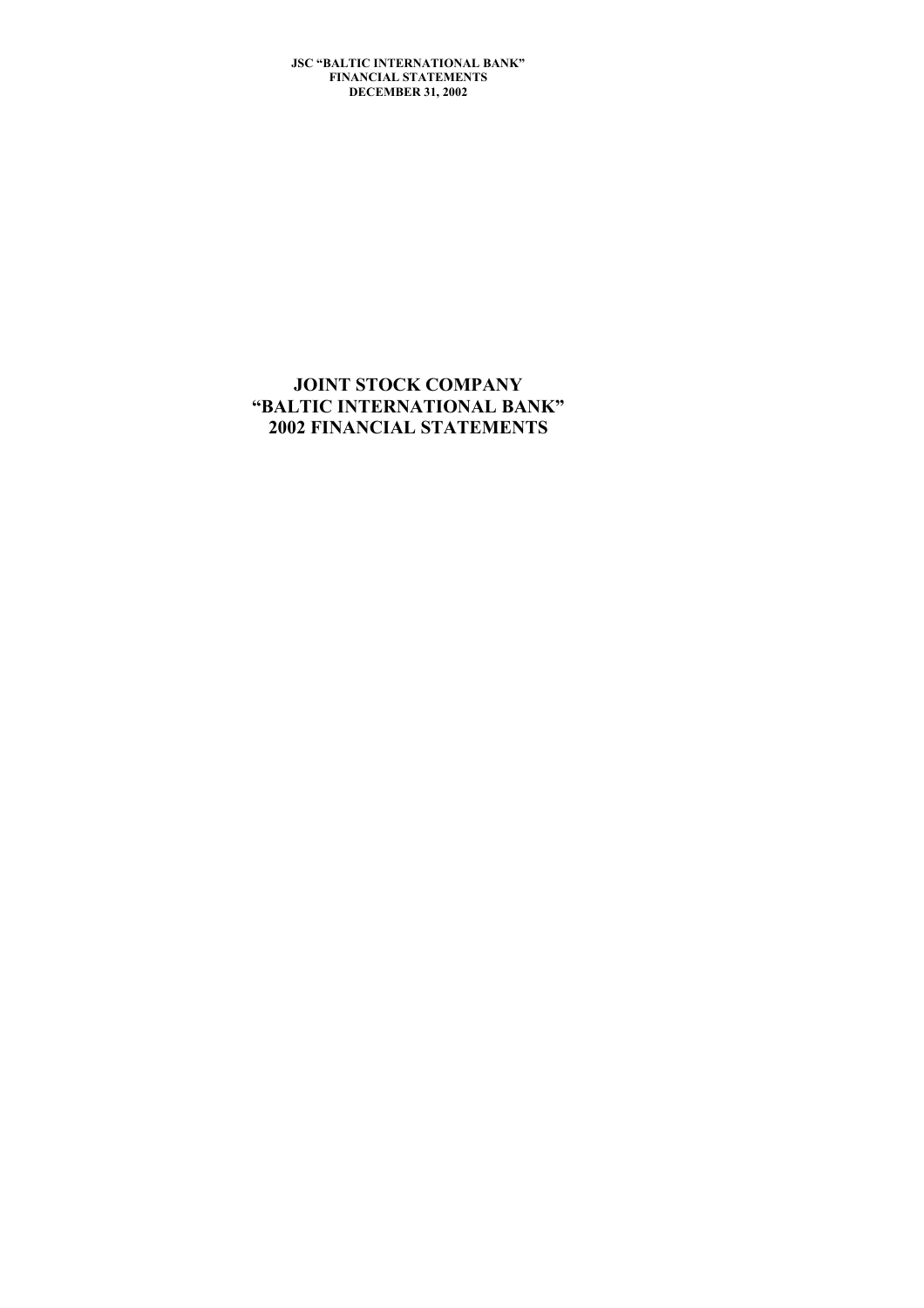# **TABLE OF CONTENTS**

# Management Report 3 Supervisory Council and Management Board 4 Statement of Management Responsibility 5 Independent Auditors' Report 6 Statements of Profit and Loss 7 Balance Sheets and Off-Balance Sheet Items 8 Statements of Changes in Shareholders' Equity 10 Statements of Cash Flows 11 Notes to the Financial Statements 13

### **Page**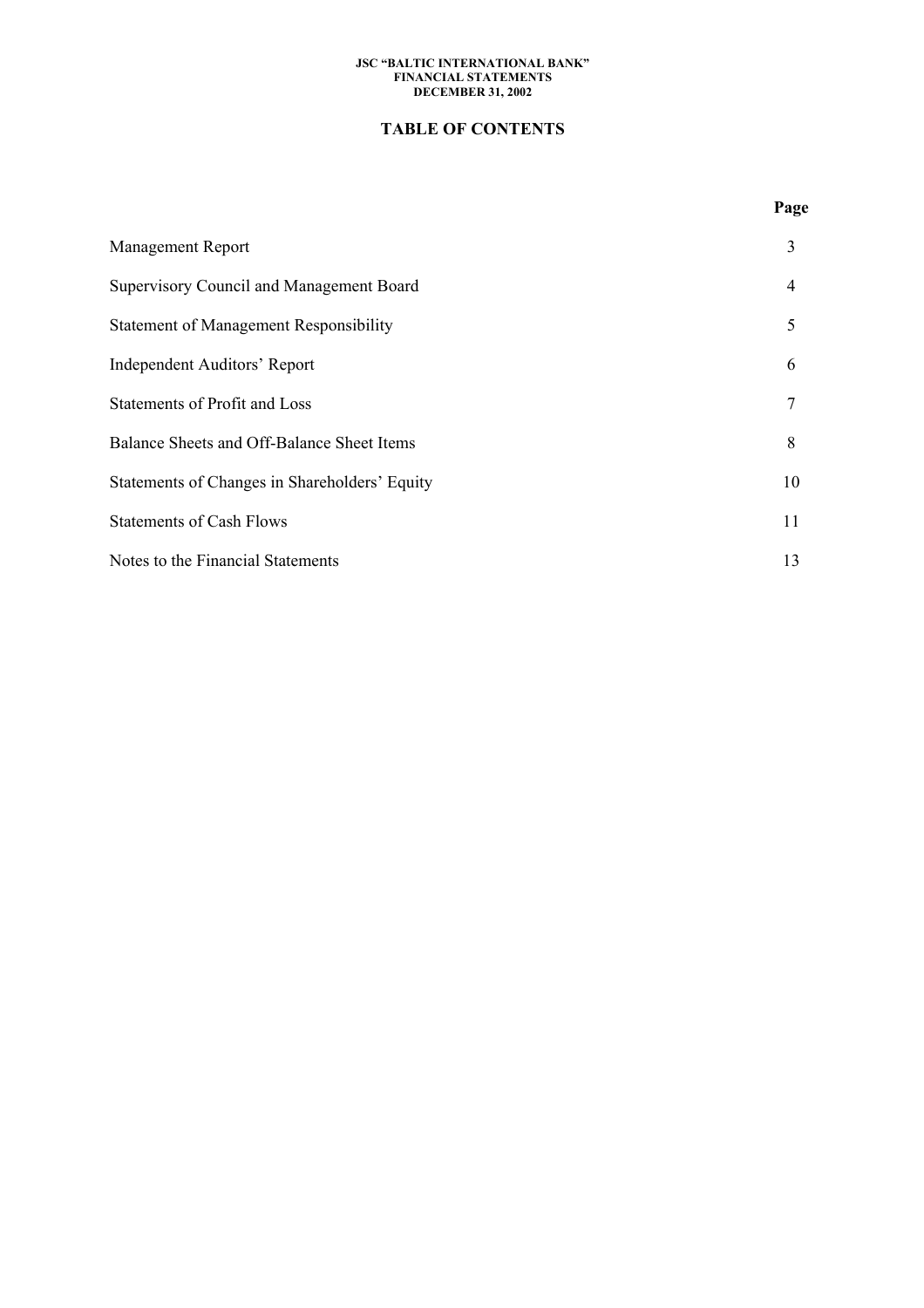### **MANAGEMENT REPORT**

Dear Ladies and Gentlemen,

Presenting you annual report of joint-stock company "Baltic International Bank" (hereinafter referred to as the *Bank*) for the year 2002, we are glad to state the growth of the number of indicators characterizing the activities of the Bank.

In the closed year 2002 we have managed to increase essentially the assets of the Bank – its amount as at the end of 2002 comparing with that as at December 31, 2001 had grown almost for 32%. This assets growth became possible because of the growth of clients' deposits placed with the bank was even more significant – as at December 31, 2002 the amount of fixed-term deposits was for 48% more than that as at the end of the year 2001.

In 2002 loans continued to be one of the most income gaining assets items for the Bank. In current year the Bank has increased essentially its loan portfolio – the growth made up 71% comparing with the previous year. But at the same time the growth of the volume of the loan portfolio hasn't resulted the worsening of the quality of the loans, since while investing assets the Bank continues to follow prudence concept and carries out very conservative credit risk management policy. The loans, secured with liquid collateral and provided to the financially stable borrowers make the most part of the loans portfolio of the Bank.

The second largest item in the list of the revenues of the Bank is net commissions income. Its amount has increased by 9% in 2002 comparing with 2001. The fact that in the current year the commission rates decreased should be taken into account. The main reason of increase of the amount of commission income gained by the Bank is attracting of new clients as well as the growth of the activity of the existing clients.

In the current year the Bank continued developing of its information technologies. We should mention some important projects in this field, which were started by the Bank in 2002.

The Bank was one of the first among Latvian banks who has initiated the project of developing and implementation of the new analytical reports system, what is undoubtedly the new level of development of the banking information technologies. It will allow the Bank to rise to the highest standards the process of preparation of all the internal and external banking reports, what, in its turn, will improve the efficiency of the systems of internal control of all the fields of activities of the Bank.

In the year 2002 the Bank also continued the developing of the system of security of customers' transactions, what allowed at the beginning of 2003 to offer to the clients the possibility to use *Digipass* as an additional means of security of transactions, carried out using *Internet Banking System*.

We thank our clients and partners for the successful cooperation and hope that further it will be even more.

Valeri Belokon Alla Tkachenko Chairperson of the Council Chairperson of the Board

 $\mathcal{X}$  and  $\mathcal{Y}$  and  $\mathcal{Y}$  are the set of  $\mathcal{Y}$  and  $\mathcal{Y}$  are the set of  $\mathcal{Y}$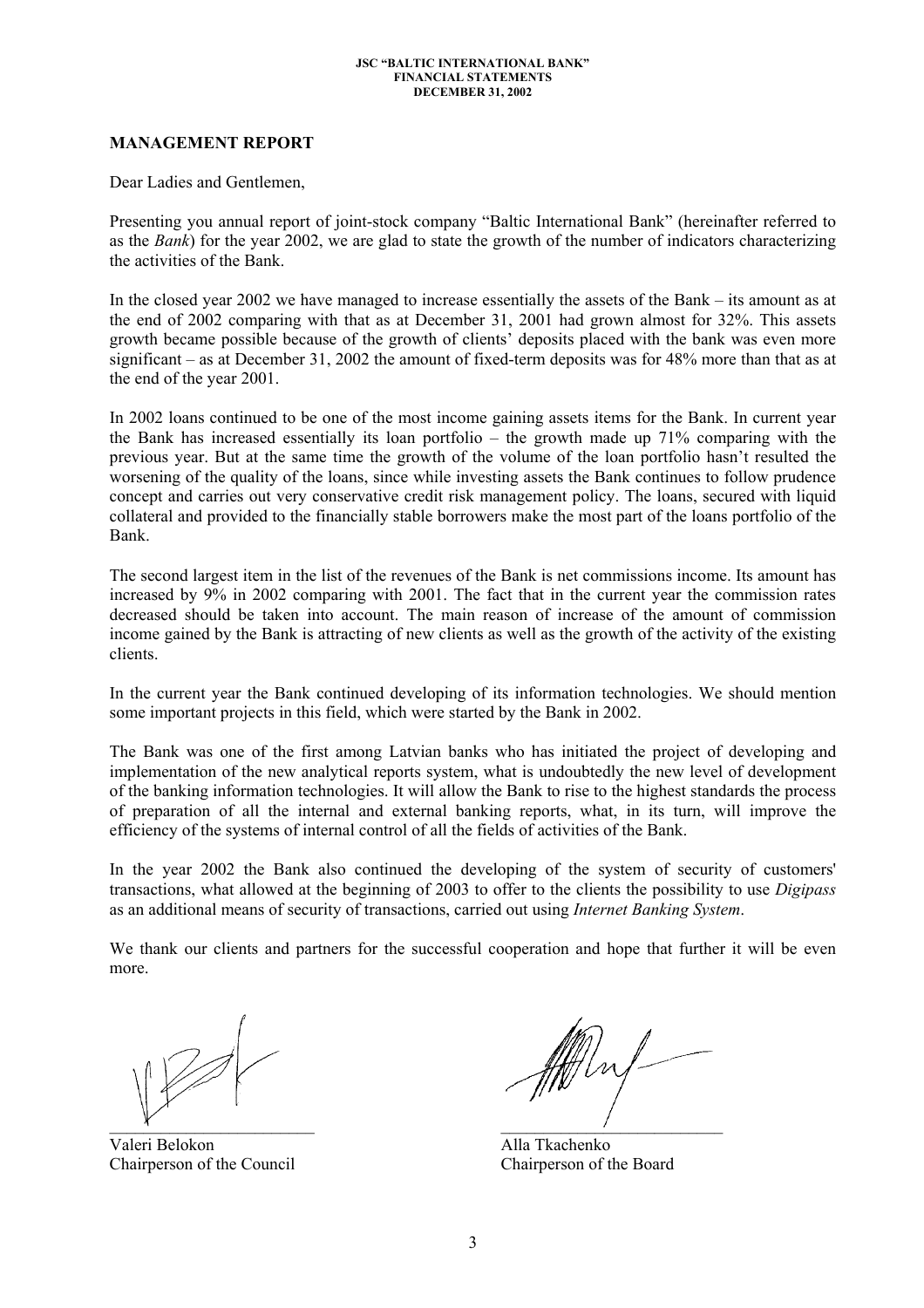# **SUPERVISORY COUNCIL AND MANAGEMENT BOARD**

# **Supervisory Council (as at 31 December 2002)**

| Name                    | <b>Position held</b>              | Appointed  | Re-elected               |  |
|-------------------------|-----------------------------------|------------|--------------------------|--|
| Valeri Belokon          | Chairperson of the Council        | 19/07/1995 | 10/01/2001               |  |
| Vjacheslav Kramnoj, sr. | Deputy Chairperson of the Council | 18/07/1997 | 10/01/2001               |  |
| Vjacheslav Kramnoj, jr. | Member of the Council             | 10/01/2001 | $\overline{\phantom{a}}$ |  |

# **Management Board (as at 31 December 2002)**

| Name                | <b>Position held</b>            | Appointed  | <b>Re-elected</b>        |  |
|---------------------|---------------------------------|------------|--------------------------|--|
| Alla Tkachenko      | Chairperson of the Board        | 30/04/1996 | 03/05/2002               |  |
| Eugenia Litovchenko | Deputy Chairperson of the Board | 03/05/2002 |                          |  |
| Vilori Belokon      | Member of the Board             | 19/07/1995 | 03/05/2002               |  |
| Leonid Kramnoj      | Member of the Board             | 27/05/1999 | 03/05/2002               |  |
| Evita Ostrovska     | Member of the Board             | 27/05/1999 | 03/05/2002               |  |
| Natalja Tkachenko   | Member of the Board             | 03/05/2002 |                          |  |
| Dace Kepite         | Member of the Board             | 03/05/2002 | $\overline{\phantom{a}}$ |  |
| Albert Reznik       | Member of the Board nominee.    | 03/05/2002 | $\overline{\phantom{0}}$ |  |

In the year 2002, the following persons were released from member of the Board and member of the Board nominee positions:

| <b>Name</b>       | <b>Position held</b>        | Appointed  | Released   |
|-------------------|-----------------------------|------------|------------|
| Oleg Gerasimov    | Member of the Board         | 02/02/1996 | 03/05/2002 |
| Natalja Tkachenko | Member of the Board nominee | 27/05/1999 | 03/05/2002 |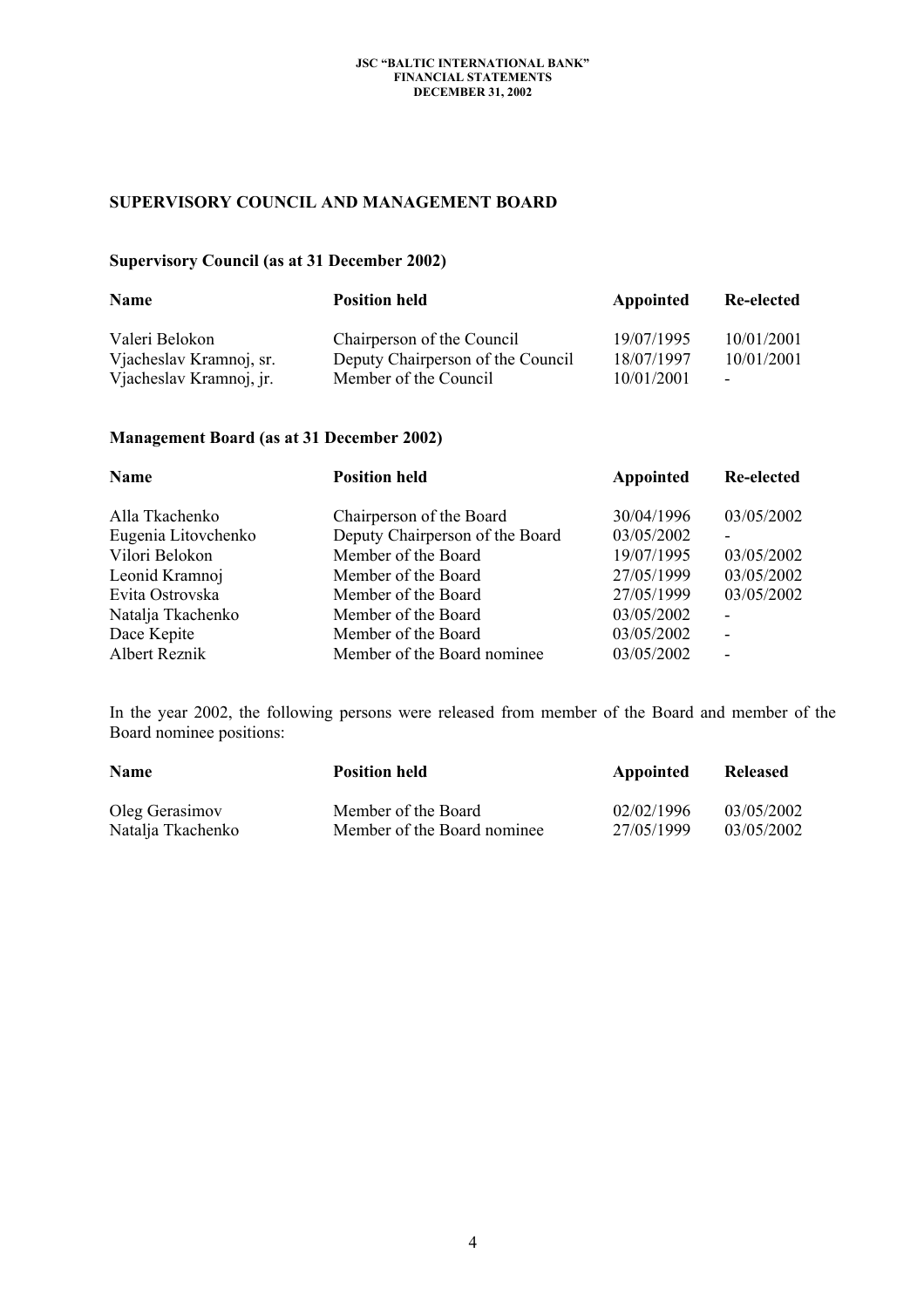# **STATEMENT OF MANAGEMENT RESPONSIBILITY**

Riga March 10, 2003

On behalf of JSC "Baltic International Bank" (hereinafter referred to as the *Bank*) management Mr.Valeri Belokon, Chairperson of the Council, and Ms.Alla Tkachenko, Chairperson of the Board, are pleased to inform that the 2002 Financial Statements have been prepared pursuant to the applicable laws and regulations of the Republic of Latvia. The 2002 Financial Statements present a true and fair view of the Bank's financial standing as at the accounting year - end, and the Bank's operational results in the accounting year and cash flows.

The Bank's accounting records have been kept in full compliance with the regulatory enactments, and at the same time the Bank management's responsibility is to assure safety of the Bank's assets and to prevent fraud and other wrongful acts. The Bank's management ensures that the Bank's financial business is transacted in accordance with the effective law "On Credit Institutions", other laws and legislative decrees in force, and the Financial and Capital Market Commission's regulatory requirements.

The 2002 Financial Statements have been prepared following the appropriate accounting principles, as consistently maintained by the Bank. The prudence concept and conservatism underlie the Bank's decisions and assumptions relating to the preparation of these Financial Statements. The Bank's management declares that International Financial Reporting Standards have been followed and every single significant variation has been duly mirrored in the covering notes.

On behalf of the Bank's Management

Valeri Belokon Chairperson of the Council

 Alla Tkachenko Chairperson of the Board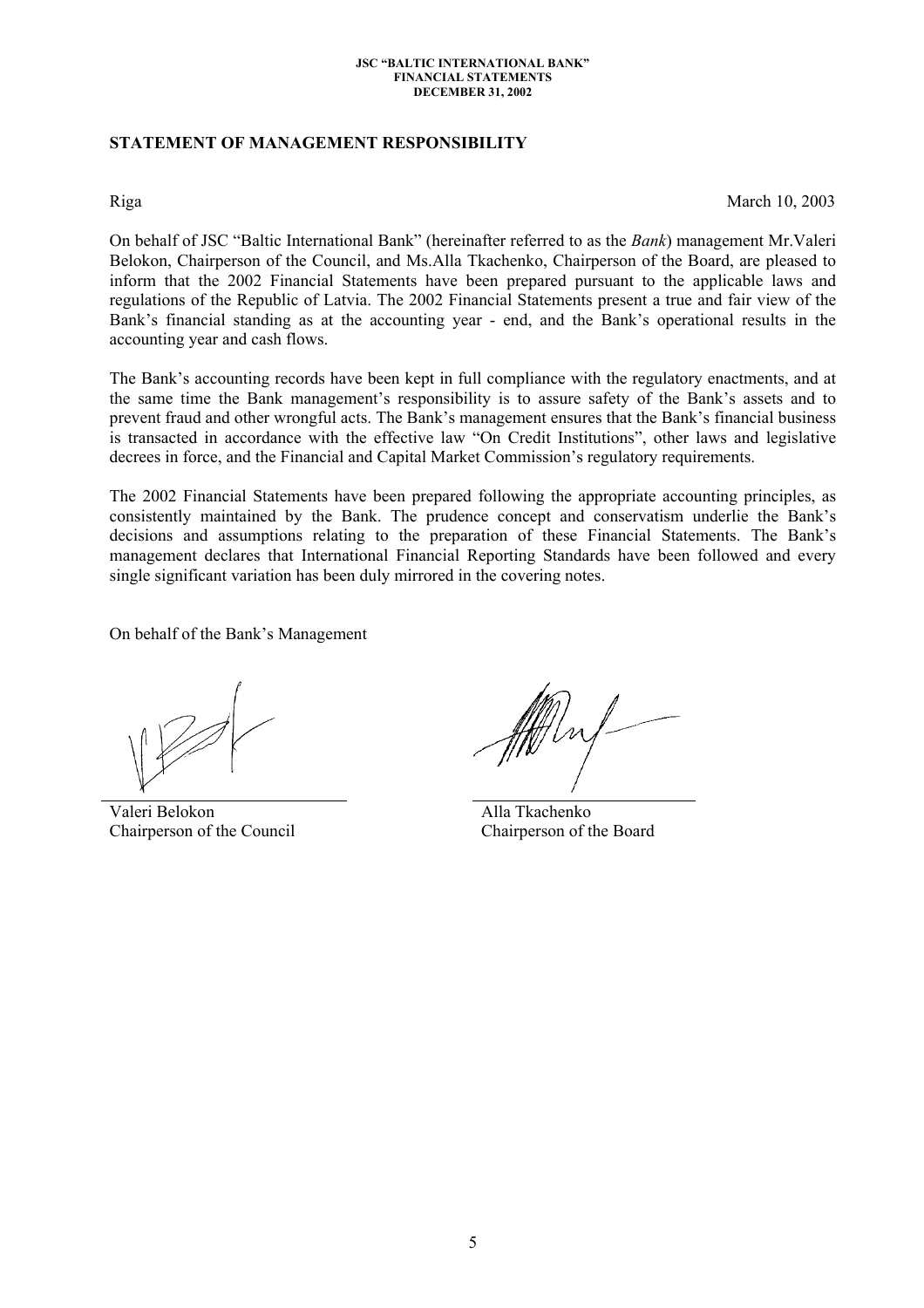# **INDEPENDENT AUDITORS' REPORT**

To the Shareholders of JSC "Baltic International Bank":

We have audited the accompanying balance sheets of a JSC "Baltic International Bank" (the Bank) as of 31 December 2002 and 2001 and the related statements of profit and loss, changes in shareholders' equity and cash flows for the years then ended. These financial statements are the responsibility of the Bank's management. Our responsibility is to express an opinion on these financial statements based on our audits.

We conducted our audits in accordance with International Standards on Auditing issued by the International Federation of Accountants. Those Standards require that we plan and perform the audit to obtain reasonable assurance about whether the financial statements are free of material misstatement. An audit includes examining, on a test basis, evidence supporting the amounts and disclosures in the financial statements. An audit also includes assessing the accounting principles used and significant estimates made by management, as well as evaluating the overall financial statement presentation. We believe that our audits provide a reasonable basis for our opinion.

In our opinion, the financial statements referred to above present fairly, in all material respects, the financial position of the Bank as of 31 December 2002 and 2001 and the results of its operations and cash flows for the years then ended in accordance with International Financial Reporting Standards, the requirements of the Financial and Capital Market Commission and other legislation of the Republic of Latvia.

Deloitte & Touche Audits SIA Licence No. 43

Justin Bancroft General Director Identity No: 221161-14657 Irina Saksaganska Sworn auditor Certificate No. 41 Identity No: 010857-11631

Riga, Latvia 10 March 2003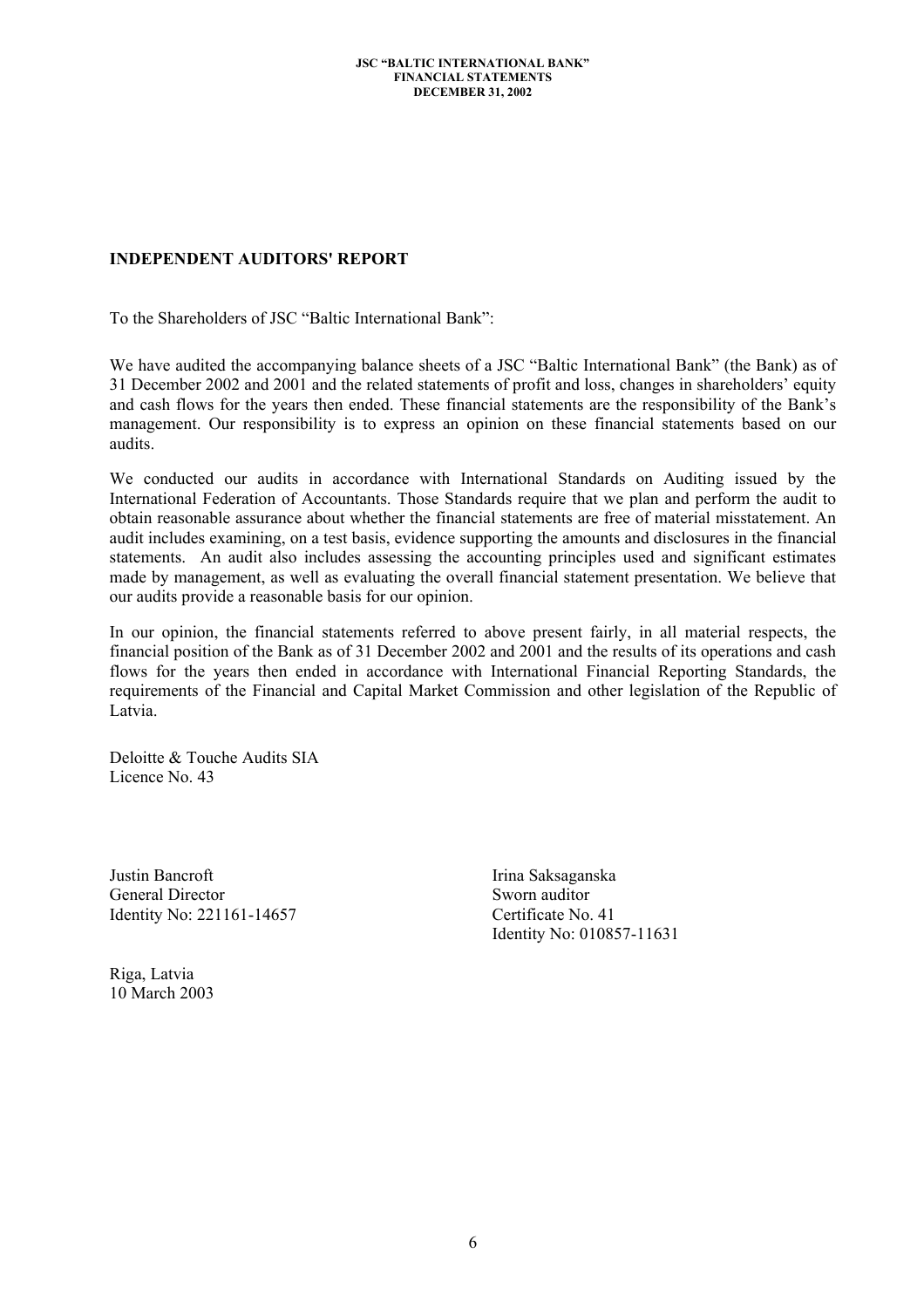# **STATEMENTS OF PROFIT AND LOSS**

|                                                     | <b>Notes</b>   | 2002            | 2001        |
|-----------------------------------------------------|----------------|-----------------|-------------|
|                                                     |                | <b>LVL</b>      | LVL         |
| Interest income                                     | 4              | 1 857 290       | 2 0 74 8 84 |
| Interest expense                                    | 5              | (1054323)       | (1249338)   |
| Income from securities                              | 6              | 1 4 9 3         | 3617        |
| Fees and commission income                          | $\overline{7}$ | 601 254         | 528 787     |
| Fees and commission expense                         | 8              | (197398)        | (159899)    |
| Gain from trading in financial instruments          | 9              | 116 174         | 98 25 6     |
| Other operating income                              | 10             | 111 499         | 120 863     |
| Administrative expenses                             | 11             | $(1\;153\;833)$ | (1010437)   |
| Depreciation of intangible assets and fixed assets  |                | (144788)        | (109604)    |
| Provisions for doubtful debts and off-balance sheet |                |                 |             |
| liabilities                                         | 18             | (73048)         | (352 825)   |
| Release of provisions                               | 12             | 170 645         | 304 183     |
| Gain from revaluation of long-term                  |                |                 |             |
| financial investments                               | 20             | 74 600          | 51 535      |
| Current year profit before taxation                 |                | 309 565         | 300 022     |
| Corporate income tax                                | 13             |                 |             |
| Current year profit after taxation                  |                | 309 565         | 300 022     |
| Earnings per share                                  |                | 0,26349         | 0,25537     |

The accompanying notes on pages 13 to 34 are an integral part of the current financial statements.

The Management Board approved these financial statements on pages 7 to 34 on 10 March 2003.

Valeri Belokon Chairperson of the Council

n)<br>Unf-

 Alla Tkachenko Chairperson of the Board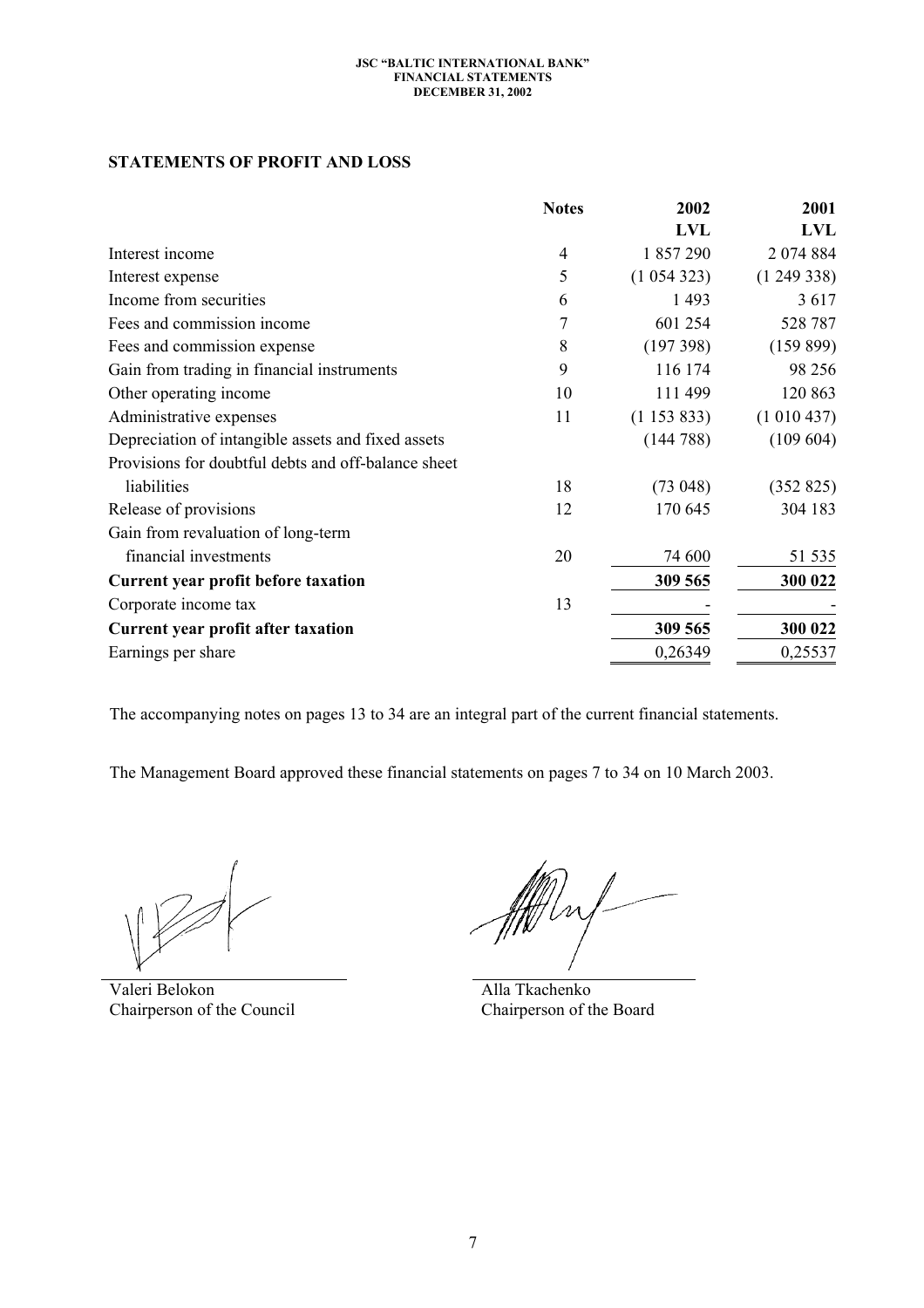# **BALANCE SHEETS AND OFF - BALANCE SHEET ITEMS**

| <b>ASSETS</b>                                  | <b>Notes</b> | 2002       | 2001          |  |
|------------------------------------------------|--------------|------------|---------------|--|
|                                                |              | <b>LVL</b> | <b>LVL</b>    |  |
| Cash and balances with the central banks       | 15           | 1 228 121  | 1 298 252     |  |
| Due from credit institutions and central banks | 16           | 13 599 927 | 10 745 843    |  |
| On demand                                      |              | 13 469 247 | 10 266 455    |  |
| <b>Others</b>                                  |              | 130 680    | 479 388       |  |
| Loans                                          | 17           | 11 707 358 | 6 821 919     |  |
| Debt securities and other fixed-income         |              |            |               |  |
| securities                                     | 19           | 876 183    | 1 1 1 7 9 7 1 |  |
| Government debt securities                     |              | 423 081    | 381 457       |  |
| Other debt securities and fixed-income         |              |            |               |  |
| securities                                     |              | 453 102    | 736 514       |  |
| Shares and other non-fixed-income securities   | 19           | 270 440    | 242 993       |  |
| Derivative financial instruments               | 21           | 47485      | 95 195        |  |
| Investments in associated companies            | 22           | 127 111    | 156 356       |  |
| Intangible assets                              | 23           | 159 349    | 31977         |  |
| Fixed assets                                   | 24           | 2013788    | 1769773       |  |
| Deferred expenses and accrued income           | 25           | 260 140    | 227 173       |  |
| Other assets                                   | 26           | 102 862    | 561 305       |  |
| <b>Total assets</b>                            |              | 30 392 764 | 23 068 757    |  |

*(to be continued)*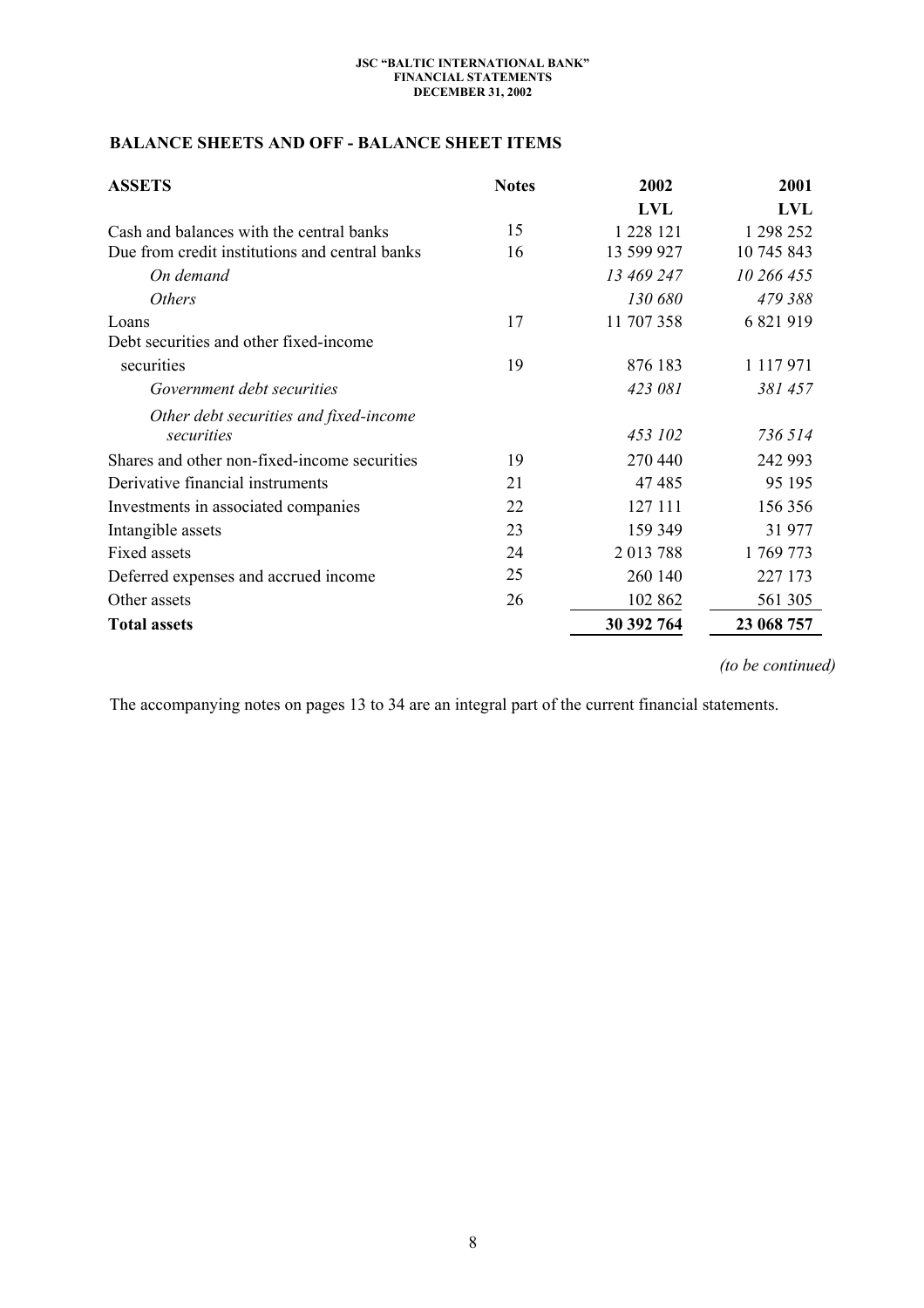# **BALANCE SHEETS AND OFF- BALANCE SHEET ITEMS**

# **LIABILITIES AND SHAREHOLDERS' EQUITY**

|                                              | <b>Notes</b> | 2002<br><b>LVL</b> | 2001<br><b>LVL</b> |
|----------------------------------------------|--------------|--------------------|--------------------|
| Due to credit institutions and central banks | 27           | 3 451 555          | 116 504            |
| On demand                                    |              | 2 473 355          | 116 504            |
| <b>Others</b>                                |              | 978 200            |                    |
| Customer deposits                            | 28           | 22 420 000         | 18 418 325         |
| On demand                                    |              | 10 273 001         | 10 242 755         |
| Other customer deposits                      |              | 12 146 999         | 8 175 570          |
| Derivative financial instruments             | 21           | 49 572             | 93 545             |
| Deferred income and accrued expenses         | 29           | 249 542            | 193 143            |
| Accruals for liabilities and payments        |              | 18 3 8 5           | 29 3 8 7           |
| Other liabilities                            | 30           | 163 874            | 426 459            |
| Subordinated liabilities                     | 31           | 967413             | 1 028 536          |
| <b>Total liabilities</b>                     |              | 27 320 341         | 20 305 899         |
| <b>Shareholders' equity</b>                  | 32           | 3 072 423          | 2 762 858          |
| Share capital                                |              | 5 874 310          | 5 874 310          |
| Reserve capital and other reserves           |              | 545 024            | 545 024            |
| Accumulated deficit                          |              | (3656476)          | (3956498)          |
| Profit for the current year                  |              | 309 565            | 300 022            |
| Total liabilities and shareholders' equity   |              | 30 392 764         | 23 068 757         |
| <b>OFF-BALANCE SHEET ITEMS</b>               | 36           |                    |                    |
| Contingent liabilities                       |              | 222 627            | 95 062             |
| Warranties and guarantees                    |              | 222 627            | 95 062             |
| Commitments to customers                     |              | 1 142 902          | 1 5 1 2 6 2 8      |
| Other commitments                            |              | 1 142 902          | 1 512 628          |
| <b>Total off-balance sheet items</b>         |              | 1 365 529          | 1 607 690          |

*(conclusion)* 

The accompanying notes on pages 13 to 34 are an integral part of the current financial statements.

The Management Board approved these financial statements on pages 7 to 34 on 10 March 2003.

Valeri Belokon Chairperson of the Council

Hrr

 Alla Tkachenko Chairperson of the Board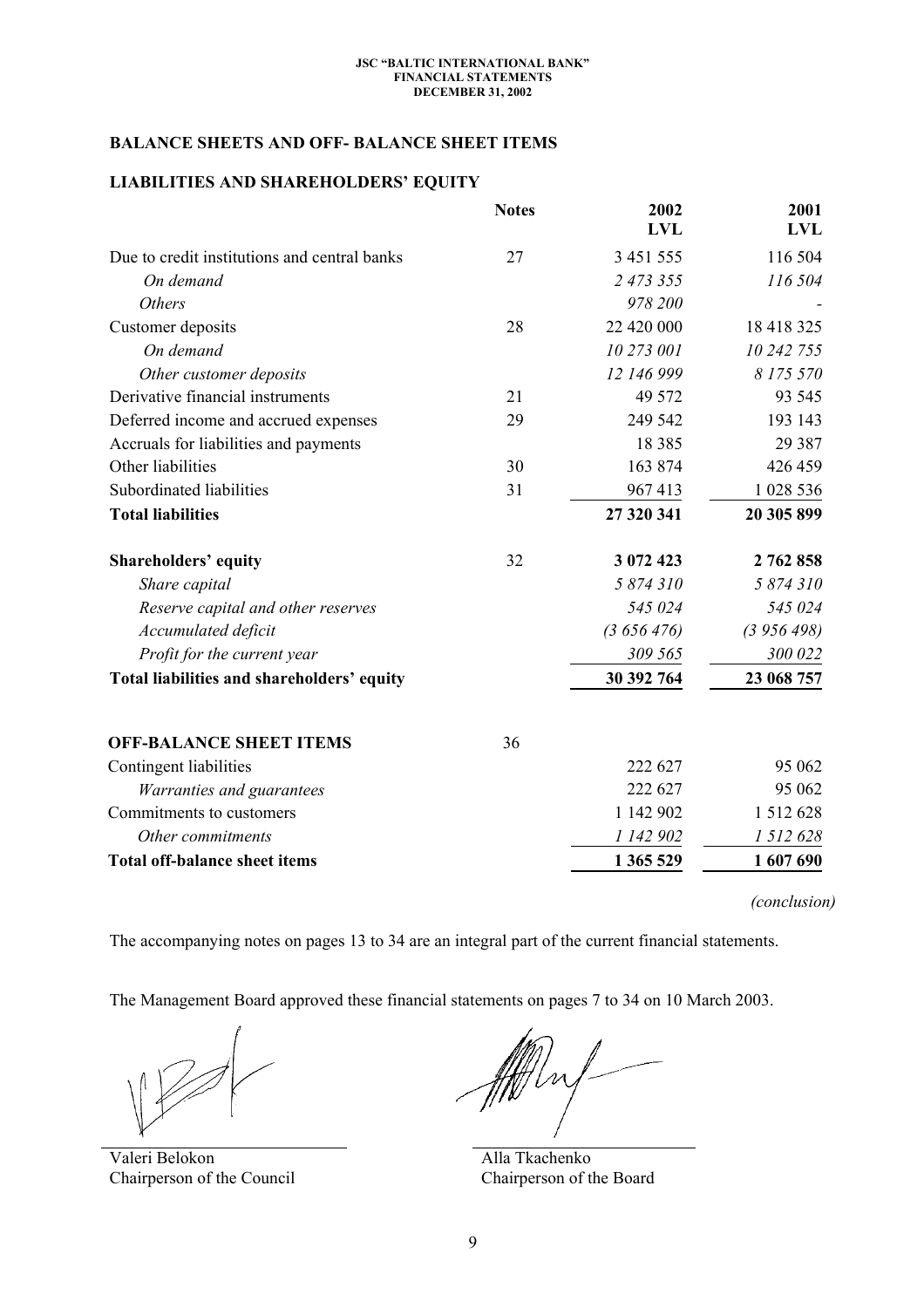# **STATEMENTS OF CHANGES IN SHAREHOLDERS' EQUITY**

|                                                        |                                 | <b>Reserve</b><br>capital and |                                      |                     |
|--------------------------------------------------------|---------------------------------|-------------------------------|--------------------------------------|---------------------|
|                                                        | Paid-in share<br>capital<br>LVL | other<br>reserves<br>LVL      | Accumulated<br>deficit<br><b>LVL</b> | <b>TOTAL</b><br>LVL |
| <b>Balance as at 31</b><br>December 2000               | 5874310                         | 545 024                       | (3956498)                            | 2 462 836           |
| Profit for the current year<br><b>Balance as at 31</b> |                                 |                               | 300 022                              | 300 022             |
| December 2001                                          | 5 874 310                       | 545 024                       | (3656476)                            | 2 762 858           |
| Profit for the current year<br><b>Balance as at 31</b> |                                 |                               | 309 565                              | 309 565             |
| December 2002                                          | 5 874 310                       | 545 024                       | (3346911)                            | 3 072 423           |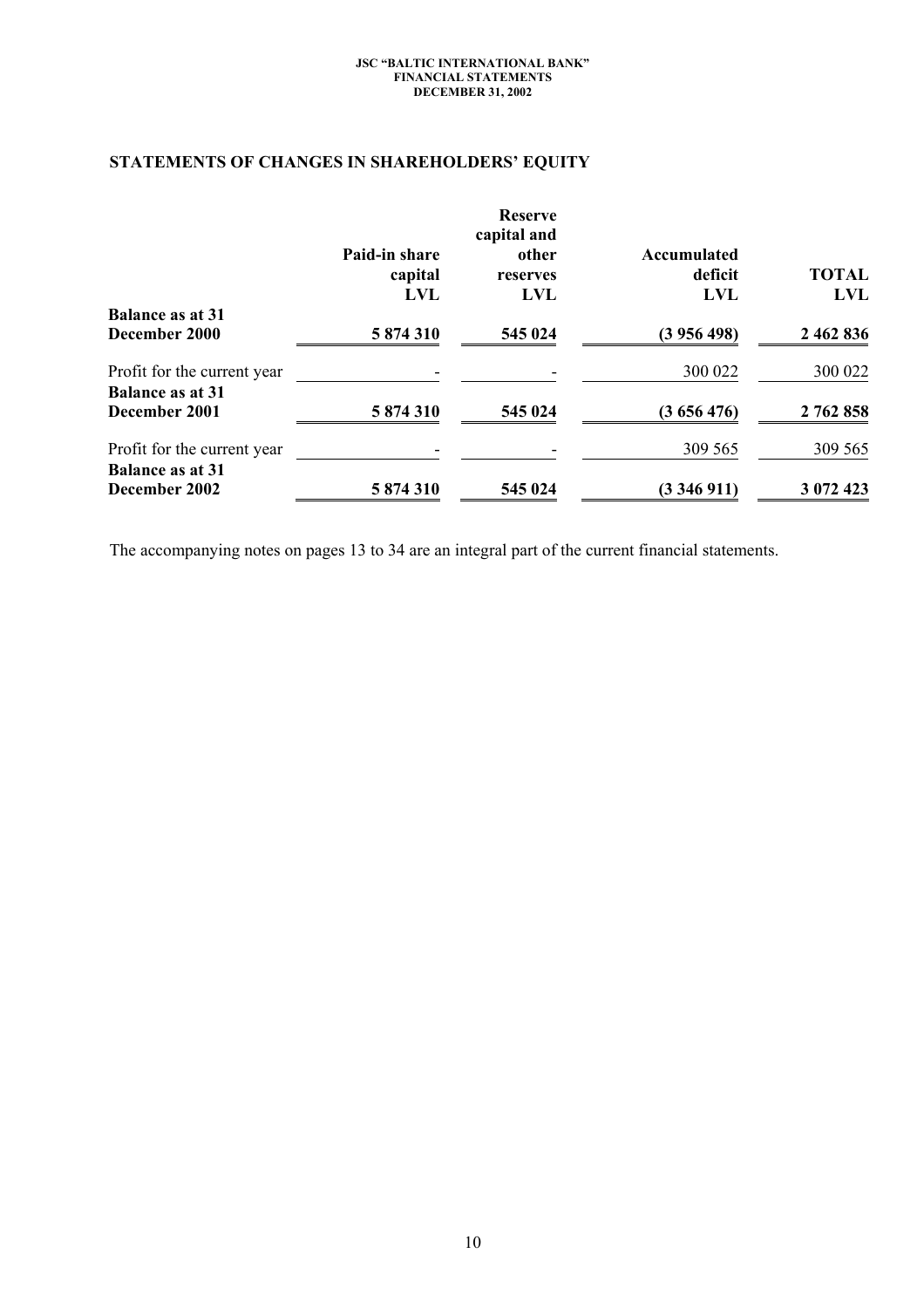# **STATEMENTS OF CASH FLOWS**

In accordance with the Financial and capital market commission's regulatory requirements

|                                                               | <b>Notes</b> | 2002<br><b>LVL</b> | 2001<br><b>LVL</b> |
|---------------------------------------------------------------|--------------|--------------------|--------------------|
| <b>Cash flow from operating activities</b>                    |              |                    |                    |
| Profit before taxes                                           |              | 309 565            | 300 022            |
| Depreciation and amortization of intangible and fixed assets  |              | 144 788            | 109 604            |
| (Decrease)/increase in provisions for doubtful debts and off- |              |                    |                    |
| balance sheet commitments                                     |              | (128947)           | 49 265             |
| Loss/(profit) from foreign currency translation               |              | 219 535            | (94321)            |
| (Profit) from revaluation of long-term financial investments  |              | (74600)            | (51 535)           |
| (Profit)/loss from sale of fixed assets                       |              |                    | (978)              |
| Increase in cash and cash equivalents from operating          |              |                    |                    |
| activities before changes in assets and liabilities           |              | 470 341            | 312 057            |
| Increase in deferred income and accrued expenses              |              | 56 399             | 28 7 79            |
| (Increase) in deferred expenses and accrued income            |              | (32583)            | (105 258)          |
| Decrease in other assets                                      |              | 507 796            | 315 672            |
| (Decrease)/increase in other liabilities                      |              | (306558)           | 409 530            |
| (Decrease) in accruals for liabilities and payments           |              | (11002)            |                    |
| Decrease/(increase) in short-term investments                 |              | 214 341            | (684431)           |
| Decrease/(increase) in balances due from credit institutions  |              | 781                | (500)              |
| (Increase) in loans                                           |              | (4758420)          | (1968804)          |
| Increase in balances due to credit institutions               |              | 206 000            |                    |
| Increase/(decrease) in deposits                               |              | 4 001 675          | (2588767)          |
| (Decrease)/increase in subordinated liabilities               |              | (61123)            | 34 729             |
| Increase/(decrease) in cash and cash equivalents              |              |                    |                    |
| from operating activities                                     |              | 287 647            | (4246993)          |
| Cash flow from investing activities                           |              |                    |                    |
| (Purchase) of fixed assets and intangible assets              |              | (439359)           | (532183)           |
| Proceeds from sales of fixed assets and intangible assets     |              | 2 0 2 9            | 4738               |
| Proceeds from sales of stakes held in enterprises/companies   |              | 25 000             |                    |
| (Decrease) in cash and cash equivalents                       |              |                    |                    |
| as a result of investing activities                           |              | (412330)           | (527445)           |
|                                                               |              |                    |                    |
| (Decrease) in cash and cash equivalents                       |              | (124683)           | (4774438)          |
| Opening balance of cash and cash equivalents                  | 33           | 11 914 831         | 16 594 948         |
| (Loss)/profit from foreign currency translation               | 9            | (219535)           | 94 321             |
| Closing balance of cash and cash equivalents                  | 33           | 11 570 613         | 11 914 831         |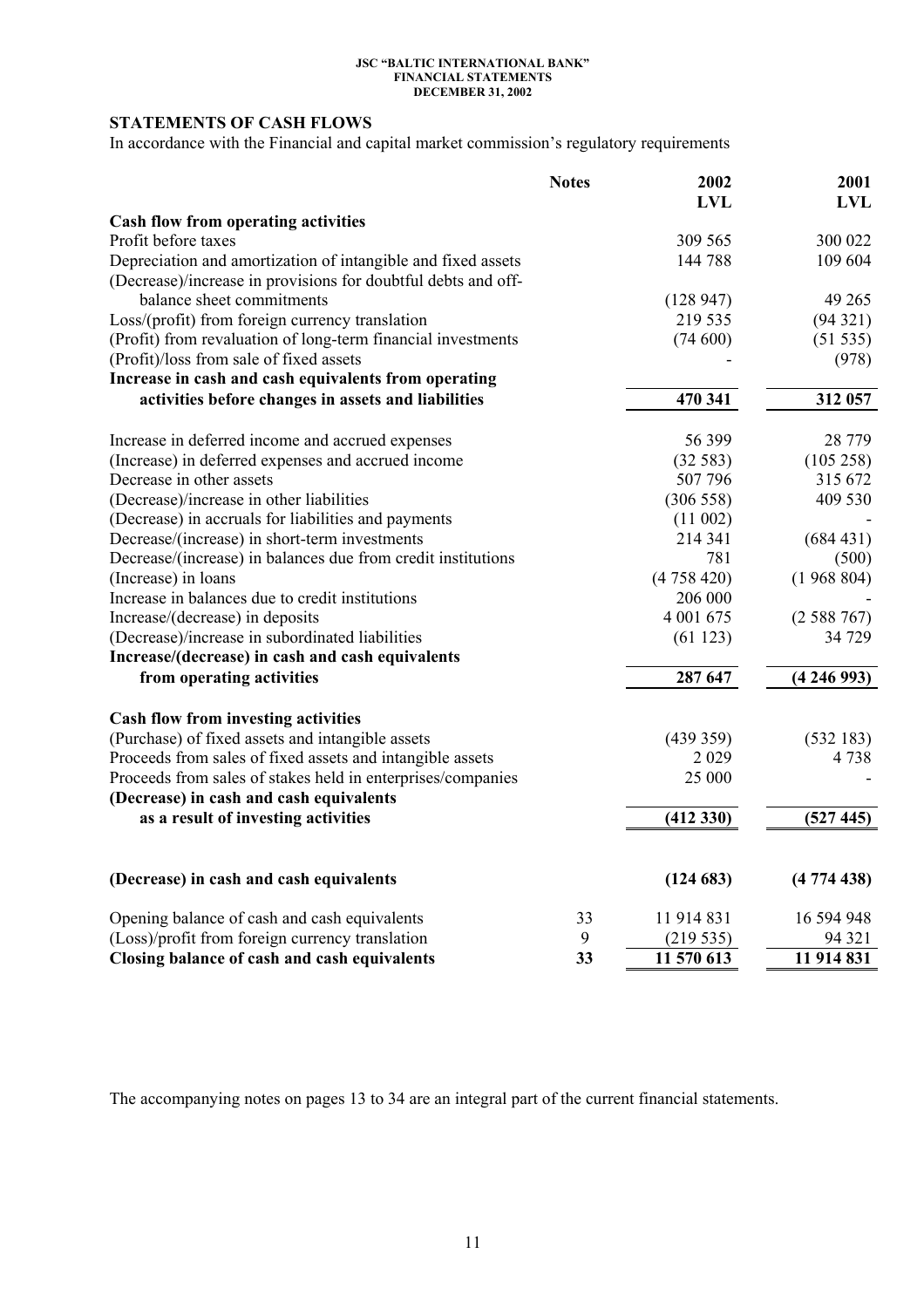# **STATEMENTS OF CASH FLOWS**

In accordance with the International Financial Reporting Standard

|                                                               | <b>Notes</b> | 2002<br><b>LVL</b> | 2001<br><b>LVL</b> |
|---------------------------------------------------------------|--------------|--------------------|--------------------|
| Cash flow from operating activities                           |              |                    |                    |
| Profit before taxes                                           |              | 309 565            | 300 022            |
| Depreciation and amortization of intangible and fixed assets  |              | 144 788            | 109 604            |
| (Decrease)/increase in provisions for doubtful debts and off- |              |                    |                    |
| balance sheet commitments                                     |              | (128947)           | 49 265             |
| Loss/(profit) from foreign currency translation               |              | 219 535            | (94321)            |
| (Profit) from revaluation of long-term financial investments  |              | (74600)            | (51 535)           |
| (Profit)/loss from sale of fixed assets                       |              |                    | (978)              |
| Increase in cash and cash equivalents from operating          |              |                    |                    |
| activities before changes in assets and liabilities           |              | 470 341            | 312 057            |
| Increase in deferred income and accrued expenses              |              | 56 399             | 28 779             |
| (Increase) in deferred expenses and accrued income            |              | (32583)            | (105 258)          |
| Decrease in other assets                                      |              | 507 796            | 315 672            |
| (Decrease)/increase in other liabilities                      |              | (306558)           | 409 530            |
| (Decrease) in accruals for liabilities and payments           |              | (11002)            |                    |
| Decrease/(increase) in short-term investments                 |              | 214 341            | (684431)           |
| Decrease/(increase) in balances due from credit institutions  |              | 781                | (500)              |
| (Increase) in loans                                           |              | (4758420)          | (1968804)          |
| Increase/(decrease) in balances due to credit institutions    |              | 3 3 3 5 0 5 1      | (147446)           |
| Increase/(decrease) in deposits                               |              | 4 001 675          | (2588767)          |
| (Decrease)/increase in subordinated liabilities               |              | (61123)            | 34 729             |
| Increase/(decrease) in cash and cash equivalents              |              |                    |                    |
| from operating activities                                     |              | 3 416 698          | (4394439)          |
| Cash flow from investing activities                           |              |                    |                    |
| (Purchase) of fixed assets and intangible assets              |              | (439 359)          | (532183)           |
| Proceeds from sales of fixed assets and intangible assets     |              | 2029               | 4738               |
| Proceeds from sales of stakes held in enterprises/companies   |              | 25 000             |                    |
| (Decrease) in cash and cash equivalents                       |              |                    |                    |
| as a result of investing activities                           |              | (412330)           | (527445)           |
| Increase/(Decrease) in cash and cash equivalents              |              | 3 004 368          | (4921884)          |
| Opening balance of cash and cash equivalents                  | 33           | 12 031 335         | 16 858 898         |
| (Loss)/profit from foreign currency translation               | 9            | (219535)           | 94 321             |
| Closing balance of cash and cash equivalents                  | 33           | 14 816 168         | 12 031 335         |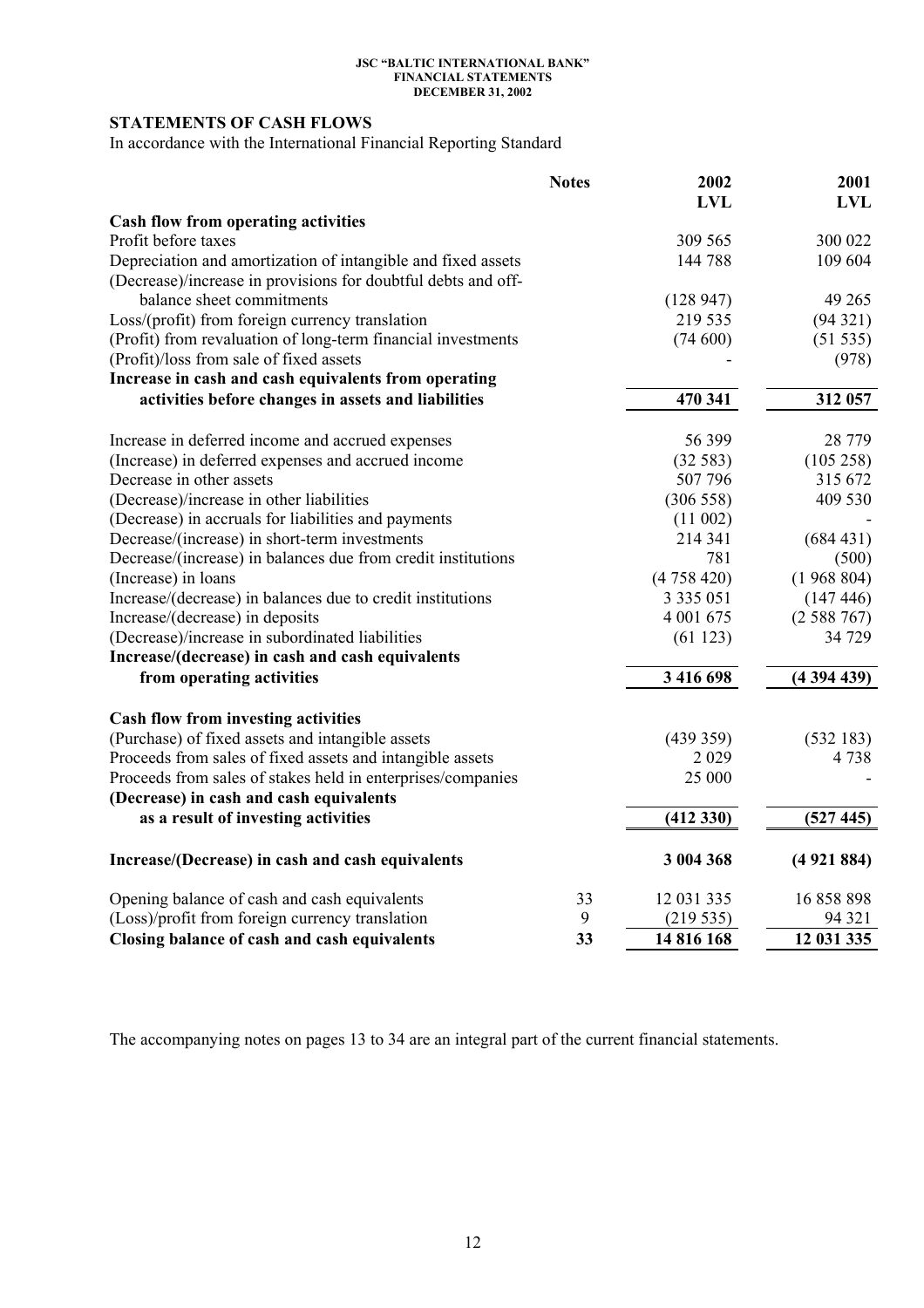### **1. GENERAL INFORMATION**

 *JSC Baltic International Bank's* (hereinafter referred to as the *Bank*) principal activity is rendering banking services to private individuals and legal entities in areas such as lending, acceptance of deposits, customer fund transfer, diverse transactions in the financial market by order of the clients and for the Bank's trading purposes.

The largest share of the Bank's customer base is represented by Latvian and cross-border large corporate customers. The principle of conservatism underlies the Bank's customer policy. To choose potential customers to partner with, the Bank uses a set of criteria. Abiding by this principle ensures top-level customer service complemented by treating each customer differently to meet the customer's exact needs, which in turn drives down chances of partnering with risky clients. When choosing customers, the Bank focuses strongly on the issues relating to the prevention of money laundering since in recent years these issues have become exceptionally vital.

The law "On Credit Institutions", the law "On the Prevention of Money Laundering", other laws, and the Financial and Capital Market Commission's regulations provide the framework under which the Latvian banking industry operates.

# **2. INTERPRETATION OF АCCOUNTING POLICIES АND THE PRINCIPLES OF ASSESSMENT**

# **General principles of accounting**

The Bank's financial statements are prepared following International Financial Reporting Standards. Initially the financial statements are prepared under the historical cost convention. Subsequently the financial assets and liabilities are re-measured and recognized in the financial statements at their fair value.

### **Foreign currency translation**

The presentation currency of the Bank's financial statements is the lat of the Republic of Latvia (LVL). All assets and liabilities as well as off-balance sheet claims and commitments denominated in foreign currencies are translated into lats according to the Bank of Latvia's established exchange rate at the reporting period-end. Gains and losses resulting from the effect of exchange rate fluctuations are recognized in the profit and loss account for the reporting period.

The official exchange rates used on the day of the translation are as follows:

| Currency | The Bank of Latvia's<br>rate valid as at<br>31.12.2002 | The Bank of Latvia's<br>rate valid as at<br>31.12.2001 |
|----------|--------------------------------------------------------|--------------------------------------------------------|
| 1 EUR    | LVL 0.610000                                           | LVL 0.560856                                           |
| 1 GBP    | LVL 0.946000                                           | LVL 0.924000                                           |
| 1 USD    | LVL 0.594000                                           | LVL 0.638000                                           |

### **Accounting for income and expenses**

The reporting periods - related income and expenses are included in the statements of profit and loss regardless of when they were received and paid. All interest income and expenses are recognized in the financial statements on an accruals basis. Accrued interest income is calculated only on loans categorized as *standard* and *watch*. Fees and commission received from customers are included in income as at the transaction date, unless otherwise provided by the relevant agreement between the Bank and the customer.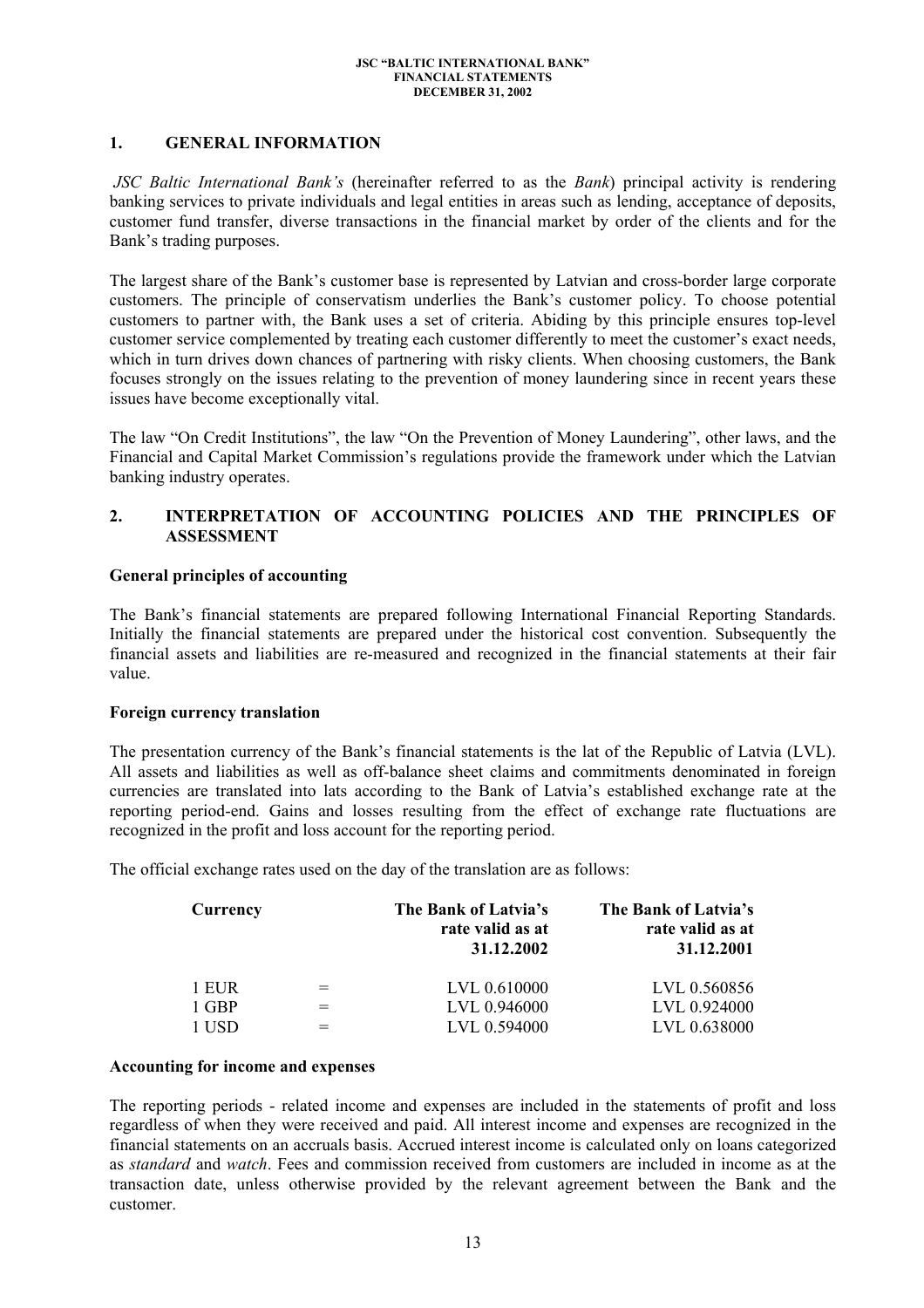# **Investments**

The Bank's investments fall into two portfolios: the investment portfolio and the trading portfolio.

# **(a) Securities purchased for investment purposes (held-to-maturity)**

The Bank's investment portfolio comprises government securities and corporate bonds, which are recognized at amortized cost. Held-to-maturity securities are accounted for using a settlement date basis for purchases. Initially, held-to-maturity securities are recorded at their purchase value adjusted for discounts or premiums. Subsequently the straight-line method is used for amortizing discounts over the term to maturity. There is no material difference between the result obtained and that, which might have been obtained based on the effective interest method.

# **(b) Securities purchased for trading purposes (trading)**

The Bank acquires trading securities for speculative purposes. The Bank's trading portfolio comprises fixed-income and non-fixed-income securities issued by the Latvian and cross-border issuers. Trading securities are accounted for using the settlement date basis for both purchases and sales. Trading securities are initially recognized at purchase cost (which includes transaction costs) and subsequently remeasured at fair value based on market prices. Realized and unrealized gains or losses are recorded as net trading income or net trading loss, respectively.

The re-classification of financial instruments from the trading portfolio to the investment portfolio is not allowed. The re-classification of a financial instrument from the investment portfolio to the trading portfolio is allowed in the following cases: where behavior of a financial instrument is impossible to forecast and the financial markets signal an acute fluctuation of prices and interest rates; where the Bank's investment policy or business strategy is revised.

### **Financial transactions**

The Bank trades derivative contracts and executes other off-balance sheet financial transactions.

### **(a) Derivative instruments**

As for derivative contracts, the Bank is a party to foreign currency *forward* and *swap* contracts. Gains or losses resulting from changes in currency exchange rates as at the transaction date are recognized in the statements of profit and loss as a profit or loss from the revaluation of positions in foreign currencies. Also, the Bank's derivative contracts comprise *options*. Where *options* are involved, option premiums paid are recognized in the balance sheet at market prices.

### **(b) Other off - balance sheet financial transactions**

In its daily business, the Bank is involved in off-balance sheet financial transactions associated with lending, the issuance of bank guarantees and letters of credit. These financial transactions are recorded in the financial statements as at the relevant agreement's sealing date. Since such off-balance sheet liabilities are exposed to off-balance sheet risks differing in their levels, in the financial statements off-balance sheet liabilities are included in the capital adequacy calculation, liquidity risk analysis and currency risk analysis.

### **Loans and provisions**

In the financial statements loans are recorded at their book value, i.e., issued and still outstanding loan principals less specific loan loss provisions held against non-performing and doubtful loans.

Provisions for possible loan losses are created in line with International Financial Reporting Standards and the Financial and Capital Market Commissions' regulations and they represent possible loan loss amounts as at the financial statements date. The Bank reviews the amount of provisions held against nonperforming and doubtful loans on a regular basis and, if necessary, makes adjustments based on risk exposure properly measured for each loan to fully comply with the Bank's Credit Policy. Whenever a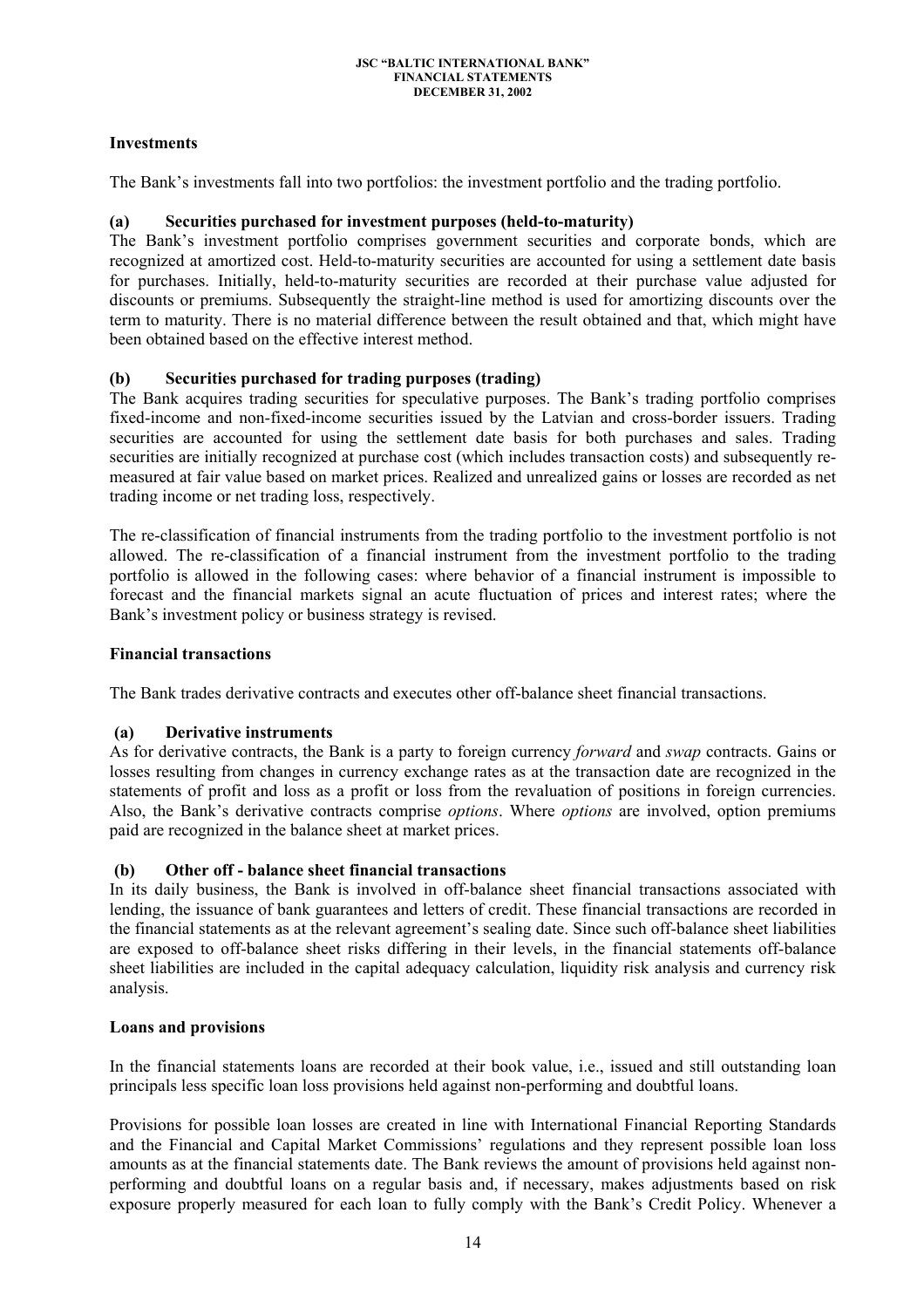loan is recognized as a non-performing loan, loan loss reserves are released from the provisions account and the loan is written off the balance sheet. The collateral underlying non-performing loans is included in other assets at its estimated recoverable market value. The value of the previously written-off and ultimately recovered loans is recorded in the statements of profit and loss as earnings in the respective period, when it has been repaid.

The value of loans does not vary significantly from the discounted amount of future cash flows where expected cash flows are discounted using the discount factor of the market interest rates. The difference is minor, since with the increase in the Bank's issued long-term loans a variable interest rate is applied; in its turn, a fixed interest rate applied to the loans is revised on yearly basis.

### **Intangible assets**

The Bank's intangible assets comprise licenses, which are necessary for the Bank's normal performance, and an array of software programs. The Bank's intangible assets are accounted for at their historical cost less depreciation. Intangible assets amortisation term is determined by the Bank based on the intangible asset's useful life, if any; in the event that such a term is not stated, then the Bank amortises the intangible asset into expenses over a period of 5 years. The Bank applies the straight-line method of depreciation to write off intangible assets, based on the assumption that intangible assets constantly lose their value.

In the year 2002, a number of the Bank's software programs (which are not part and parcel of fixed assets) were reclassified, i.e. removed from fixed assets to intangible assets.

### **Fixed assets**

Fixed assets are recorded in the Bank's financial statements at their historical cost less depreciation. Fixed assets having a purchase price below 100 lats are expensed at the moment of purchase. Fixed assets purchased for foreign currency are accounted for in lats at the Bank of Latvia's established rate valid as at the assets factual delivery date. The depreciation terms of the Bank's fixed assets are as follows:

| Buildings and constructions | 50 years |
|-----------------------------|----------|
| Machinery                   | 5 years  |
| Cars                        | 5 years  |
| Other fixed assets          | 10 years |
| Computers                   | 5 years  |

As for construction projects and land plots, depreciation is not calculated. Fixed asset maintenance and routine repair - related expenses are included in the profit and loss account when they arise. The Bank's own fixed asset overhaul - related expenses are added to the respective asset on the balance sheet. Leasehold improvements are included in the balance sheet item "Deferred expenses" and are depreciated over their related rent term.

### **Investment property**

In accordance with International Financial Reporting Standards and the Financial and Capital Market Commission's requirements investment property is initially recognized in the balance sheet at its purchase value, including purchase costs. Subsequently, the investment property is revalued and accounted for at its fair value based on its market price. Changes in value are recorded in the statements of profit and loss in "Gain or loss from revaluation of long-term financial investments" item.

### **Repo operations**

Securities sold under repurchase agreements (*repos*) are recorded in the financial statements along with other securities, while the Bank's commitments are included in the respective items in the liabilities-side of the balance sheet, as "Due to credit institutions" or "Deposits" depending on the agreement's characteristics.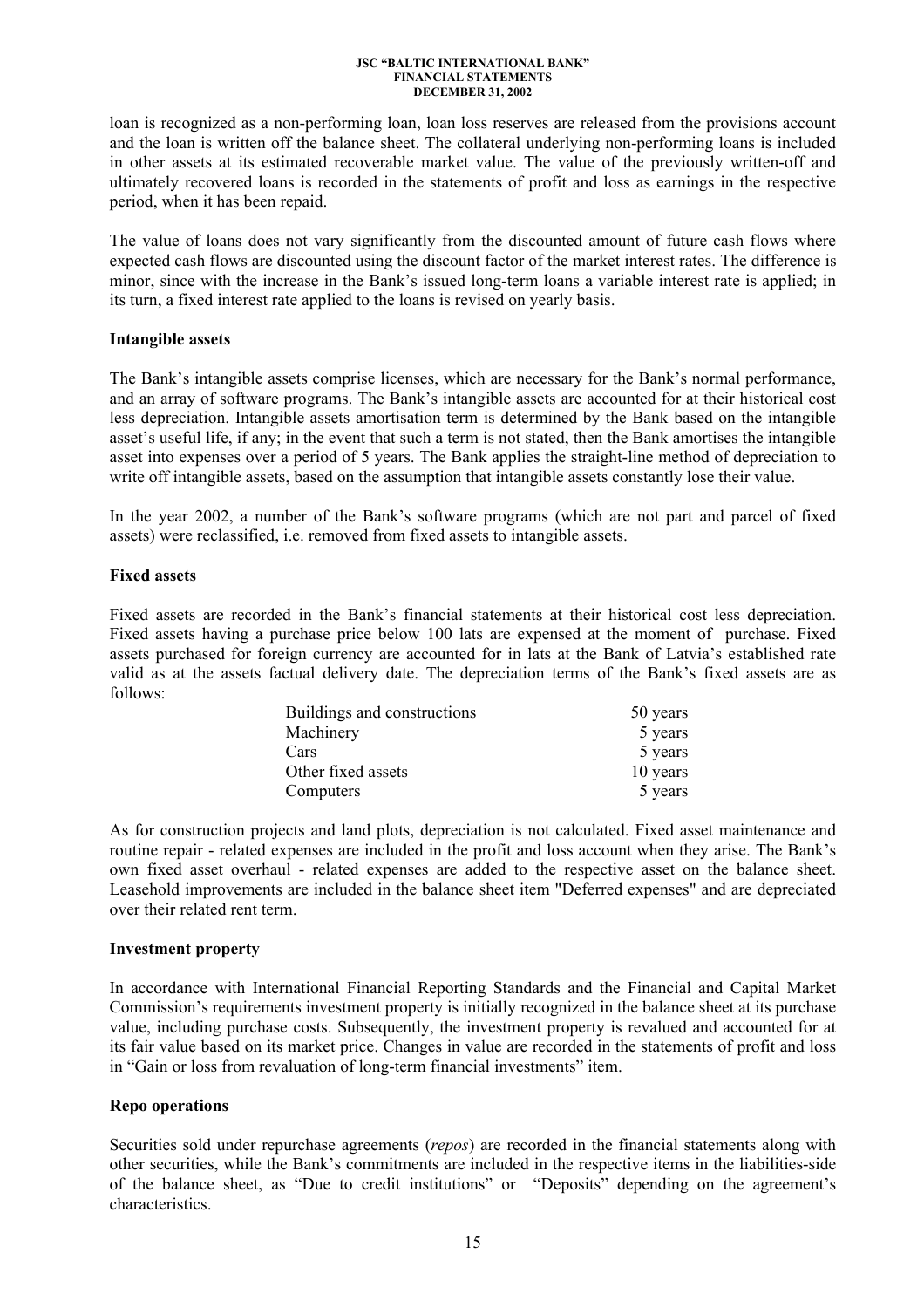# **Fair value of financial assets and liabilities**

Fair value is based on the intentions for further activity of the Bank in certain financial assets and financial liabilities, taking into account its current financial position. The initial evaluation of financial assets and financial liabilities of the Bank is carried out at the fair value of the included asset and received liability for its repayment, including the transaction costs. The subsequent evaluation of financial assets and liabilities in the Bank's balance sheet is carried out at depreciated cost, excluding trading assets and liabilities and derivatives. The fair value of a financial asset and financial liability is established by means of an evaluation method based on the initial data of the market, interest rates, norms of determined losses for granted loans, and the coefficient for discounting. The trading portfolio, consisting of the securities of the Bank, is carried at fair value, which is based on published quotes on active markets.

# **Money in transits**

At the accounting period-end "Money in transits" is included in the respective customer's account balances.

# **Cash and cash equivalents**

For the purpose of compliance with the regulations of the Financial and Capital Market Commission, cash and cash equivalents in the statement of cash flows comprises cash and deposits with the Bank of Latvia and other credit institutions with a maturity of less than 3 months when purchased, less balances due to the Bank of Latvia and credit institutions with a maturity of less than 3 months.

For the purpose of compliance with International Financial Reporting Standards, cash and cash equivalents comprises cash and deposits with the Bank on Latvia and other credit institutions with a maturity of less than 3 months when purchased.

### **Corporate income tax**

Corporate income tax in the Republic of Latvia is a direct tax on profits, which is collected at the rate of 22%. Deferred tax liabilities or claims arise from temporary differences insofar as the Bank's income and expenses stated in tax return and their carrying amounts in the financial statements are not recognized at the same time. Deferred tax liabilities or claims arise for the Bank as a result of short-term differences, connected with non-simultaneous recognition of income and expense in the financial statements or tax declaration prepared by the Bank. Deferred taxes apply to the probable future tax claims and liabilities for all transactions and events, recognized in the financial statements or tax declaration of the Bank. Basic short-term differences arise because of differences between the depreciation rates of fixed assets, used for financial accounting and for tax purposes, and general accruals for bad debts and other expenses.

### **3. RISK MANAGEMENT**

The Bank focuses its significant efforts on risks analysis and risk management. The Bank's approved risk management policies encompass core risks such as credit risk, liquidity risk, currency risk and trading risk, set forth regulatory limits on risk transactions and outline the procedures leveled at risk mitigation across all of the Bank's business areas. The Bank's Board and in-house units such as the Credit Committee and the Resources Supervision Committee continuously follow up to see if the guidelines and regulatory requirements outlined in the internal documents are adhered to and ensure the on-going improvement of the risk management system in view of the ever-evolving structure of financial instruments and transactions.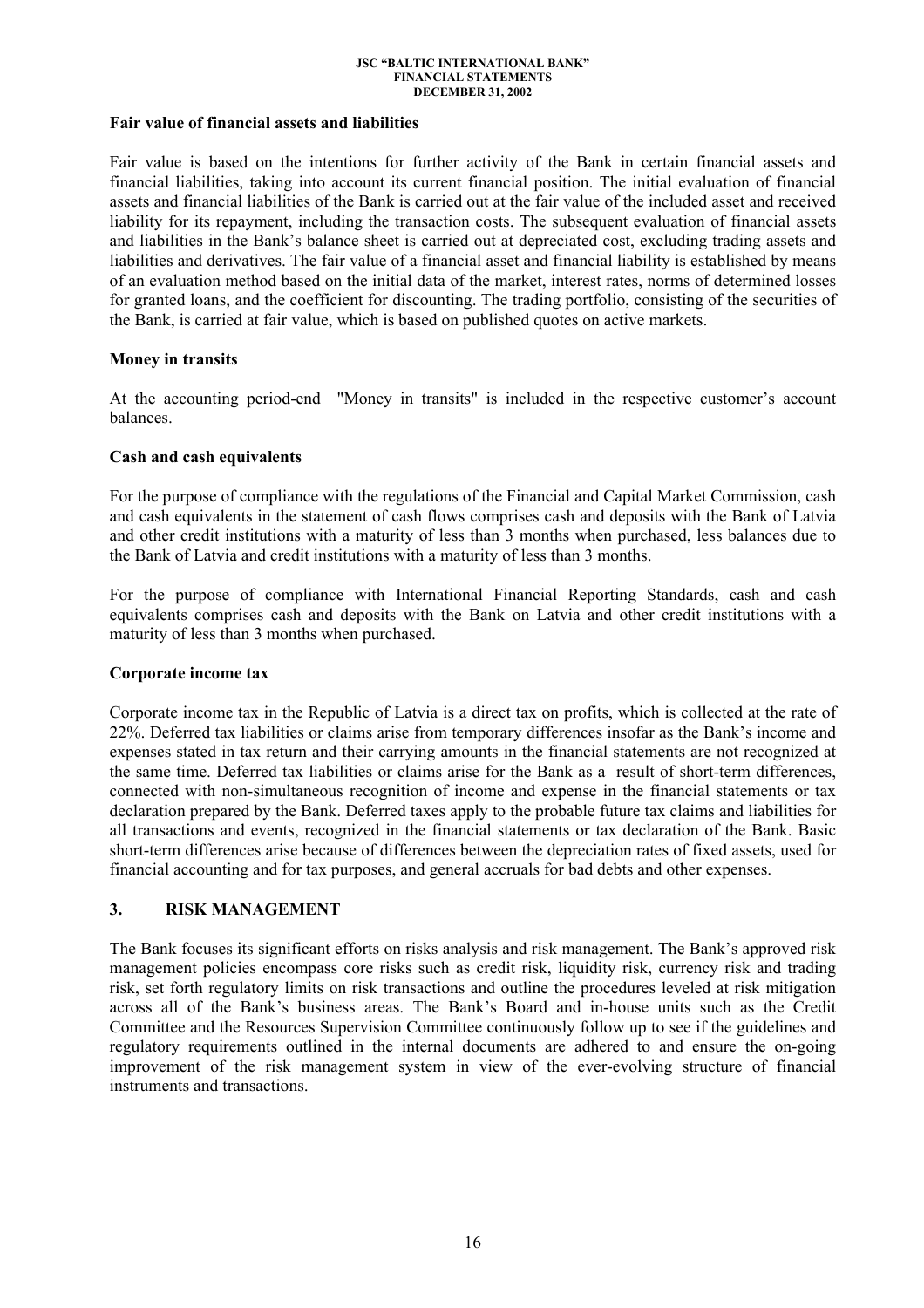# **Credit risk**

To minimize credit risk, the Bank has set internal limits on various deals and transactions, such as limits on the amount involved in the transaction with one borrower based on the borrower's profile and the borrower's underlying collateral type and amount, including other criteria, i.e. limits on the amount to be deposited with one bank based on a given bank's financial standing analysis results, depending on the place where the bank in question is incorporated and domiciled, transaction currency and a number of other criteria, limits imposed on securities transactions based on securities class, portfolio profile, issuer's country and other limits. All of the said restrictions are set forth by the Bank's internal policies and regulations. As for supervisory arrangements over the maintenance of set limits, this responsibility is shared in the Bank between the relevant in-house structural units such as the Resource Supervision Committee, the Credit Committee and the Bank's Board. The Bank's adopted procedures are designed to trace, analyse and monitor credit risk, complemented by the maintenance of limits set by internal policies and regulations, to ensure that a multilateral control system is in place whenever the Bank seals any deals associated with the deployment of funds.

# **Liquidity risk**

The Bank carries out liquidity management in compliance with the Bank's approved Liquidity Management Policy, which sets forth terms for overall net position limits. In the Bank's business, the Resource Supervision Committee's responsibility is to implement and to meet the requirements of this Policy. Under this Policy, the Resource Supervision Committee sets the appropriate liquidity net position sub-limits on the maximum volume of deposits attracted from one customer, and other restrictions. It also ensures the maintenance of set limits for adherence to the procedures. Liquidity risk management is implemented through the maintenance of the Bank's set limits and coordination of the repayment terms of the deployed assets and the Bank's attracted deposits. To maintain the required liquidity level, every month the Resource Supervision Committee makes a number of assumptions as to the withdrawal of deposits and determines the amount of "doubtful" deposits, forecasts the increase in demand for loans and changes in the market situation. Also, the Liquidity Policy envisages the scenario of how to address the Bank's liquidity problem and to deal with a liquidity crisis in the event of its incidence.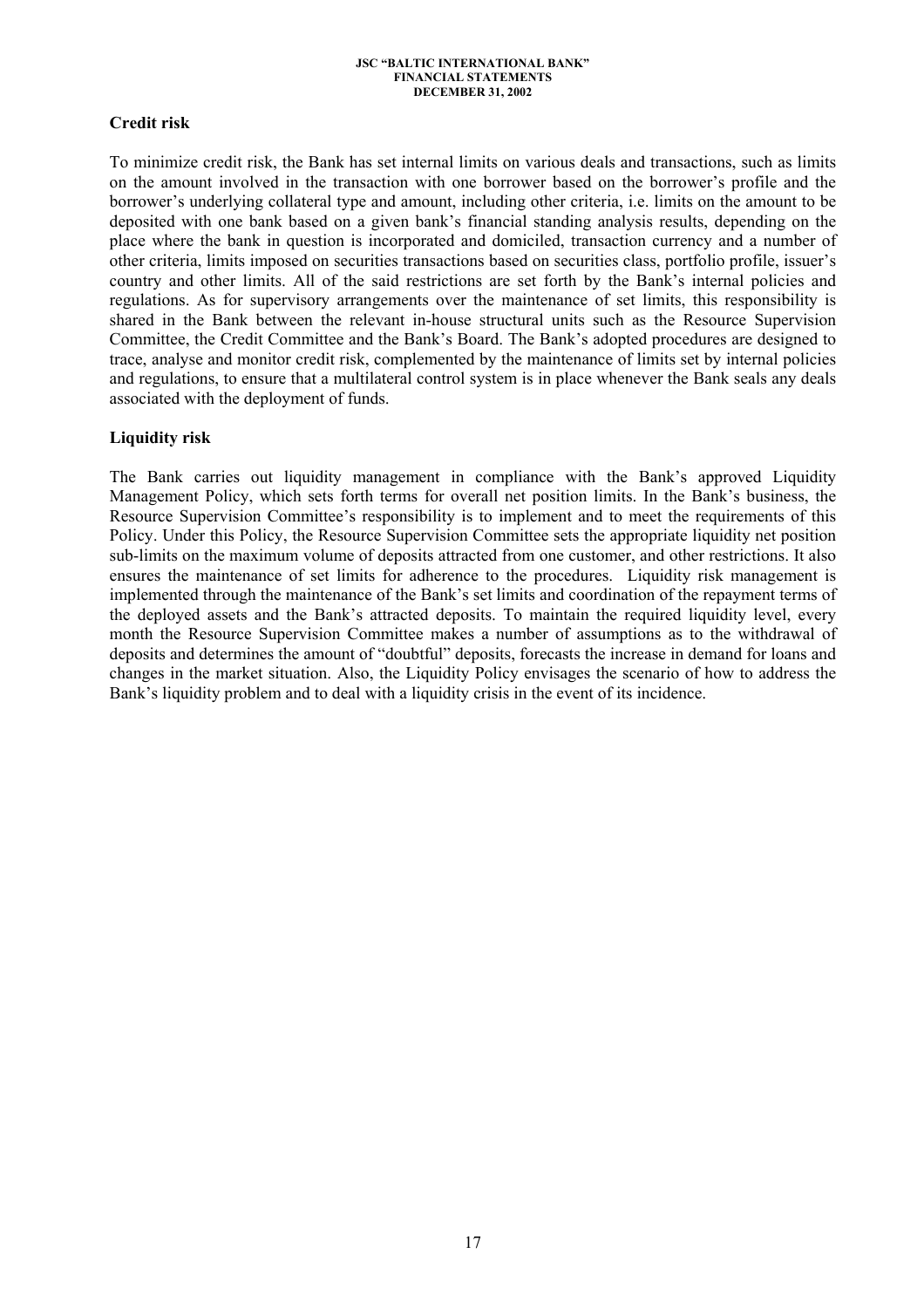# **ANALYSIS OF ASSETS AND LIABILITIES BY MATURITY PROFILE as at December 31, 2002**

|                                | On demand  | Up to 1<br>month      | 1 to 3<br>months         | 3 to 6<br>months                  | 6 to 12<br>months | $1$ to 5<br>vears   | 5 years<br>and more Pledged |                | <b>TOTAL</b>       |
|--------------------------------|------------|-----------------------|--------------------------|-----------------------------------|-------------------|---------------------|-----------------------------|----------------|--------------------|
|                                |            |                       |                          |                                   |                   |                     |                             |                | <b>LVL</b>         |
| <b>ASSETS</b>                  |            |                       |                          |                                   |                   |                     |                             |                |                    |
| Cash and balances with the     |            |                       |                          |                                   |                   |                     |                             |                |                    |
| central banks                  | 1 228 121  |                       |                          |                                   |                   |                     |                             |                | 1 228 121          |
| Due from credit institutions   |            |                       |                          |                                   |                   |                     |                             |                |                    |
| and central banks              | 13 469 247 | 118 800               |                          |                                   | 11880             |                     |                             |                | 13 599 927         |
| Loans                          | 290 968    | 3 154 412             | 803 201                  | 224 803                           | 213 576           | 6 508 670           | 511728                      |                | 11 707 358         |
| Debt securities and other      |            |                       |                          |                                   |                   |                     |                             |                |                    |
| fixed-income securities        | 686 483    |                       |                          |                                   |                   |                     |                             | 189 700        | 876 183            |
| Government debt                |            |                       |                          |                                   |                   |                     |                             |                |                    |
| securities                     | 333 381    |                       |                          |                                   |                   |                     |                             | 89 700         | 423 081            |
| Other debt securities and      |            |                       |                          |                                   |                   |                     |                             |                |                    |
| fixed-income securities        | 353 102    |                       |                          |                                   |                   |                     |                             | 100 000        | 453 102            |
| Shares and other non-fixed-    |            |                       |                          |                                   |                   |                     |                             |                |                    |
| income securities              | 220 261    |                       |                          |                                   |                   |                     | 50 179                      |                | 270 440            |
| Derivative financial           |            |                       |                          |                                   |                   |                     |                             |                |                    |
| instruments                    | 2 7 8 2    | 44 703                |                          |                                   |                   |                     |                             |                | 47 485             |
| Investments in associated      |            |                       |                          |                                   |                   |                     |                             |                |                    |
| companies                      |            |                       |                          |                                   |                   |                     | 127 111                     |                | 127 111            |
| Intangible assets              |            |                       |                          |                                   |                   |                     | 159 349                     |                | 159 349            |
| Fixed assets                   |            |                       |                          |                                   |                   |                     | 2013788                     |                | 2 013 788          |
| Deferred expenses and          |            |                       |                          |                                   |                   |                     |                             |                |                    |
| accrued income                 | 18 3 8 6   | 47 007                | 31 408                   | 26 3 35                           | 27 759            | 57 533              | 51 712                      |                | 260 140            |
| Other assets                   | 3 4 1 3    | $\blacksquare$        | $\overline{\phantom{a}}$ | 25 000                            | $\blacksquare$    | $\blacksquare$      | 74 449                      |                | 102 862            |
| <b>Total assets</b>            | 15 919 661 | 3 3 64 9 22           | 834 609                  | 276 138                           | 253 215           | 6 566 203           | 2988316                     |                | 189 700 30 392 764 |
|                                |            |                       |                          |                                   |                   |                     |                             |                |                    |
| <b>LIABILITIES</b>             |            |                       |                          |                                   |                   |                     |                             |                |                    |
| Due to credit institutions and |            |                       |                          |                                   |                   |                     |                             |                |                    |
| central banks                  | 2 473 355  |                       | 772 200                  |                                   |                   |                     |                             | 206 000        | 3 451 555          |
| Customer deposits              | 9 429 722  | 6 093 355             | 665 000                  | 2 8 14 3 94                       | 502 943           | 2913910             | 676                         |                | 22 420 000         |
| Derivative financial           |            |                       |                          |                                   |                   |                     |                             |                |                    |
| instruments                    | 2051       | 47 521                |                          |                                   |                   |                     |                             |                | 49 572             |
| Deferred income and accrued    |            |                       |                          |                                   |                   |                     |                             |                |                    |
| expenses                       | 13 126     | 96 577                | 6 1 2 4                  | 14 629                            | 6728              | 112 358             |                             |                | 249 542            |
| Accruals for liabilities and   |            |                       |                          |                                   |                   |                     |                             |                |                    |
| payments                       | 18 3 8 5   |                       |                          |                                   |                   |                     |                             |                | 18 3 8 5           |
| Other liabilities              | 163 619    |                       | 255                      |                                   |                   |                     |                             |                | 163 874            |
| Subordinated liabilities       |            |                       |                          |                                   | 55 000            | 882713              | 29 700                      |                | 967413             |
| Off-balance sheet liabilities  | 1 329 418  |                       |                          |                                   | $\blacksquare$    | $\bar{\phantom{a}}$ |                             | $\overline{a}$ | 1 329 418          |
| <b>Total liabilities</b>       | 13 429 676 | 6 237 453             | 1 443 579                | 2829023                           | 564 671           | 3 908 981           | 30 376                      | 206 000        | 28 649 759         |
| Maturity gap                   |            | 2 489 985 (2 872 531) |                          | $(608970)$ $(2552885)$ $(311456)$ |                   | 2 657 222           | 2957940                     |                | 1743 005           |

Off-balance sheet liabilities are diminished by the amount of the issued guarantees, which are secured by deposits placed with the Bank and totaling LVL 36 111.

### **Currency risk**

The Bank has formulated the relevant internal documents, which regulate currency risk management and control over the fluctuation of exchange rates. The Currency Risk Management Policy is the basic document. The Bank Resource Supervision Committee's responsibility is to ensure that the regulatory requirements outlined in the Policy are implemented. The regulatory requirements impose restrictions on the size of currency conversion transactions and on the open position in currencies. Under the Law on "Credit Institutions", the open position in one foreign currency may not exceed 10%, while the overall open position in currencies may not exceed 20% of the Bank equity.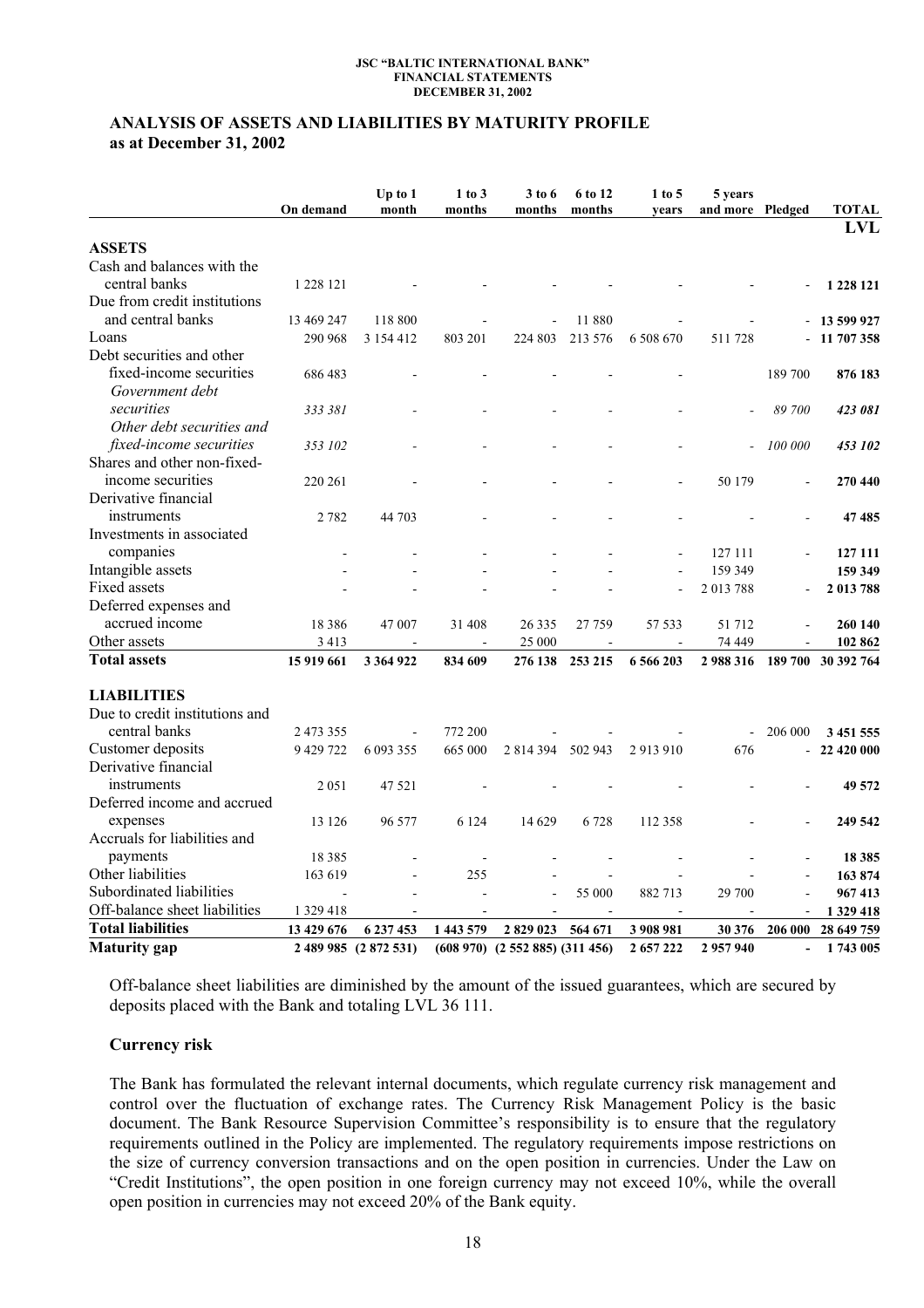In the financial market the Bank seals and trades *spot* contracts on the delivery of foreign currencies. Also, the Bank buys and sells currencies for *swap* and *forward* dates. The Bank executes these deals in accord with its dedication to serve customers. The Bank does not transact speculative business.

### **ANALYSIS OF ASSETS AND LIABILITIES BY CURRENCY PROFILE as at December 31, 2002**

|                                                                                  |                 |            |            | Other          | <b>TOTAL</b>       |
|----------------------------------------------------------------------------------|-----------------|------------|------------|----------------|--------------------|
| <b>ASSETS</b>                                                                    | LVL             | <b>USD</b> | <b>EUR</b> | currencies     |                    |
|                                                                                  |                 |            |            |                | LVL                |
| Cash and balances with the central banks                                         | 1 090 198       | 56737      | 34 633     | 46 5 5 3       | 1 228 121          |
| Due from credit institutions and central banks                                   | 5 5 1 7         | 12 983 270 | 113 531    | 497 609        | 13 599 927         |
| On demand                                                                        | 5 5 1 7         | 12 852 590 | 113 531    | 497 609        | 13 469 247         |
| <i>Others</i>                                                                    |                 | 130 680    |            |                | 130 680            |
| Loans                                                                            | 1680800         | 9 201 773  | 809 385    | 15 400         | 11 707 358         |
| Debt securities and other fixed-income securities                                | 202 377         | 673 806    |            | L,             | 876 183            |
| Government debt securities                                                       | 96 445          | 326 636    |            |                | 423 081            |
| Other issuers' securities and other fixed-income                                 |                 |            |            |                |                    |
| securities                                                                       | 105 932         | 347 170    |            | $\overline{a}$ | 453 102<br>270 440 |
| Shares and other non-fixed-income securities<br>Derivative financial instruments | 50 179<br>47485 | 220 261    |            |                | 47485              |
|                                                                                  |                 |            |            | $\overline{a}$ | 127 111            |
| Investments in associated companies                                              | 127 111         |            |            |                |                    |
| Intangible assets                                                                | 159 349         |            |            |                | 159 349            |
| Fixed assets                                                                     | 2013788         |            |            | $\blacksquare$ | 2013788            |
| Deferred expense and accrued income                                              | 76 867          | 175 475    | 7771       | 27             | 260 140            |
| Other assets                                                                     | 83 688          | 18733      | 441        | $\blacksquare$ | 102 862            |
| <b>Total assets</b>                                                              | 5 537 359       | 23 330 055 | 965 761    | 559 589        | 30 392 764         |
| <b>LIABILITIES</b>                                                               |                 |            |            |                |                    |
| Due to credit institutions and central banks                                     | 206 023         | 3 245 531  |            | $\mathbf{1}$   | 3 451 555          |
| On demand                                                                        | 23              | 2 473 331  |            | 1              | 2 473 355          |
| <b>Others</b>                                                                    | 206 000         | 772 200    |            |                | 978 200            |
| Customer deposits                                                                | 2 0 29 1 63     | 18 608 585 | 1 300 502  | 481750         | 22 420 000         |
| On demand                                                                        | 834 909         | 7 763 156  | 1 208 586  | 466 350        | 10 273 001         |
| Others customer deposits                                                         | 1 194 254       | 10 845 429 | 91 916     | 15 400         | 12 146 999         |
| Derivative financial instruments                                                 | 49 5 7 2        |            |            |                | 49 5 7 2           |
| Deferred income and accrued expenses                                             | 73 835          | 169 479    | 4 7 2 8    | 1 500          | 249 542            |
| Accruals for liabilities and payments                                            | 18 127          | 258        |            |                | 18 3 8 5           |
| Other liabilities                                                                | 11 905          | 95 178     | 16 260     | 40 531         | 163 874            |
| Subordinated liabilities                                                         | 142 251         | 825 162    |            |                | 967413             |
| Shareholders' equity                                                             | 3 072 423       |            |            | $\blacksquare$ | 3 072 423          |
| Share capital                                                                    | 5 874 310       |            |            |                | 5 874 310          |
| Reserve capital and other reserves                                               | 545 024         |            |            | $\overline{a}$ | 545 024            |
| <b>Accumulated</b> losses                                                        | (3656476)       |            |            |                | (3656476)          |
| Profit for the current year                                                      | 309 565         |            |            |                | 309 565            |
| Total liabilities and shareholders' equity                                       | 5603299         | 22 944 193 | 1 321 490  | 523 782        | 30 392 764         |
| <b>BALANCE POSITION</b>                                                          | (65940)         | 385 862    | (355 729)  | 35807          |                    |
| <b>OFF-BALANCE SHEET LIABILITIES</b>                                             |                 |            |            |                |                    |
| Warranties and guarantees                                                        | (471)           | (222156)   |            |                | (222627)           |
| Off-balance sheet commitments to customers                                       | (41773)         | (1100571)  | (558)      |                | (1142902)          |
| <b>Total off-balance sheet liabilities</b>                                       | (42 244)        | (1322727)  | (558)      |                | (1365529)          |
|                                                                                  |                 |            |            |                |                    |
| Unsettled <i>spot</i> contracts                                                  | 719 734         | (1316807)  | 531 197    | 53 504         |                    |
| Forward contracts                                                                | (1177716)       | 1 188 000  |            |                |                    |
| <b>NET POSITION</b>                                                              | (524393)        | 34899      | 175468     | 89 311         |                    |
| Ratio to the shareholders' equity (%)*                                           |                 | $1\%$      | 5%         | 3%             |                    |

The ratio for the overall open position in foreign currencies and gold to the Bank shareholders' equity as of 31 December 2002 stood at 9%.

\* Equity (net worth) totaling LVL 3 513 548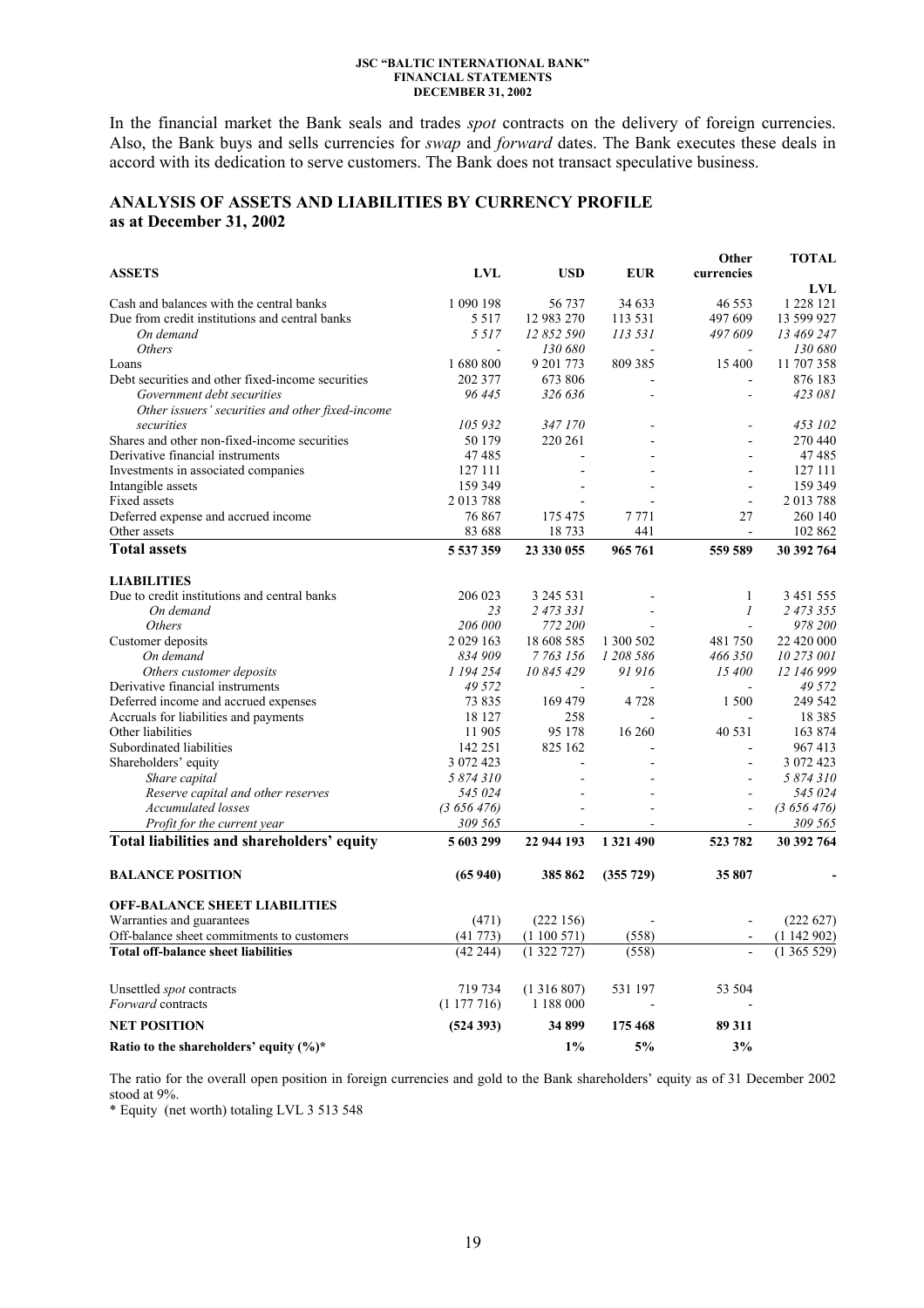### **Interest rate risk**

One of the methods used to manage the Bank's interest rates risk includes the opportunity for the Bank, as stipulated in loan agreements, on its own initiative to reset the interest rate applied on the loan depending on the movements in the market rate. To monitor interest rate risk, the Bank analyses interest income and expenses in accordance with the respective assets and liabilities on a regular basis. The Resource Supervision Committee is entitled to set limits on interest rates applied on loans and overdrafts, and also on deposits and current accounts balances. The Bank's Board resets the Bank's approved interest rates on a regular basis in view of the current situation at the Bank and based on predictions for the rise or fall of interest rates of a certain currency that may take place within a certain time frame.

|                                          |              |                 | 2002          |               |                 | 2001                     |
|------------------------------------------|--------------|-----------------|---------------|---------------|-----------------|--------------------------|
|                                          | Average      | <b>Interest</b> | Average       | Average       | <b>Interest</b> | Average                  |
|                                          | monthly      |                 | weighted      | monthly       |                 | weighted                 |
|                                          | balance      |                 | interest rate | balance       |                 | interest rate            |
|                                          | <b>LVL</b>   | <b>LVL</b>      | $\frac{0}{0}$ | <b>LVL</b>    | <b>LVL</b>      | $\frac{0}{0}$            |
| <b>ASSETS</b>                            |              |                 |               |               |                 |                          |
| Cash and balances with the central banks | 1 283 759    |                 | $0\%$         | 1 242 163     |                 | 0%                       |
| Due from credit institutions and central |              |                 |               |               |                 |                          |
| banks                                    | 8 4 13 2 6 1 | 596 575         | 7%            | 10 553 907    | 1 067 360       | 10%                      |
| On demand                                | 8 058 272    | 475 808         | 6%            | 9 601 207     | 288 311         | 3%                       |
| <b>Others</b>                            | 354989       | 120 767         | 34%           | 952 700       | 779 049         | 82%                      |
| Loans                                    | 12 354 948   | 1 206 982       | 10%           | 9 112 489     | 950 877         | 10%                      |
| Loans (gross)                            | 12 817 524   | 1 206 982       | 9%            | 9 629 463     | 950 877         | 10%                      |
| Specific provisions for doubtful         |              |                 |               |               |                 |                          |
| loans                                    | (462 576)    |                 |               | (516974)      |                 |                          |
| Debt securities and other fixed-income   |              |                 |               |               |                 |                          |
| securities                               | 1 041 496    | 53 733          | 5%            | 1 083 811     | 56 647          | $5\%$                    |
| (a) TOTAL ASSETS                         | 23 093 464   | 1857290         | 8%            | 21 992 370    | 2 074 884       | 9%                       |
| <b>LIABILITIES</b>                       |              |                 |               |               |                 |                          |
| Due to credit institutions and central   |              |                 |               |               |                 |                          |
| banks                                    | 1 373 242    | 36 056          | 3%            | 392 823       | 25 689          | $7\%$                    |
| On demand                                | 675 900      |                 | $0\%$         | 206 796       |                 | $0\%$                    |
| <i>Others</i>                            | 697342       | 36 056          | 5%            | 186 027       | 25 689          | 14%                      |
| Deposits                                 | 19 288 372   | 980 476         | $5\%$         | 22 048 243    | 1 183 447       | $5\%$                    |
| On demand                                | 9 818 020    | 60 682          | $1\%$         | 15 033 066    | 184 026         | $1\%$                    |
| <b>Others</b>                            | 9 470 352    | 919 794         | 10%           | 7015177       | 999 421         | 14%                      |
| Subordinated liabilities                 | 999 249      | 37 791          | 4%            | 1 0 1 4 5 1 7 | 40 202          | $4\%$                    |
| (b) TOTAL LIABILITIES                    | 21 660 863   | 1 054 323       | 5%            | 23 455 583    | 1 249 338       | 5%                       |
| Paid-in share capital                    | 5 874 310    |                 | $0\%$         | 5 874 310     |                 | $0\%$                    |
| (c) TOTAL LIABILITIES                    | 27 535 173   | 1 054 323       | 4%            | 29 329 893    | 1 249 338       | 4%                       |
| Net interest income                      |              | 802 967         |               |               | 825 546         | $\overline{\phantom{a}}$ |
| Interest spread $% (a)-(b)$              |              |                 | 3%            |               |                 | 4%                       |
| Investment spread $\%$ (a)-(c)           |              |                 | 4%            |               |                 | 5%                       |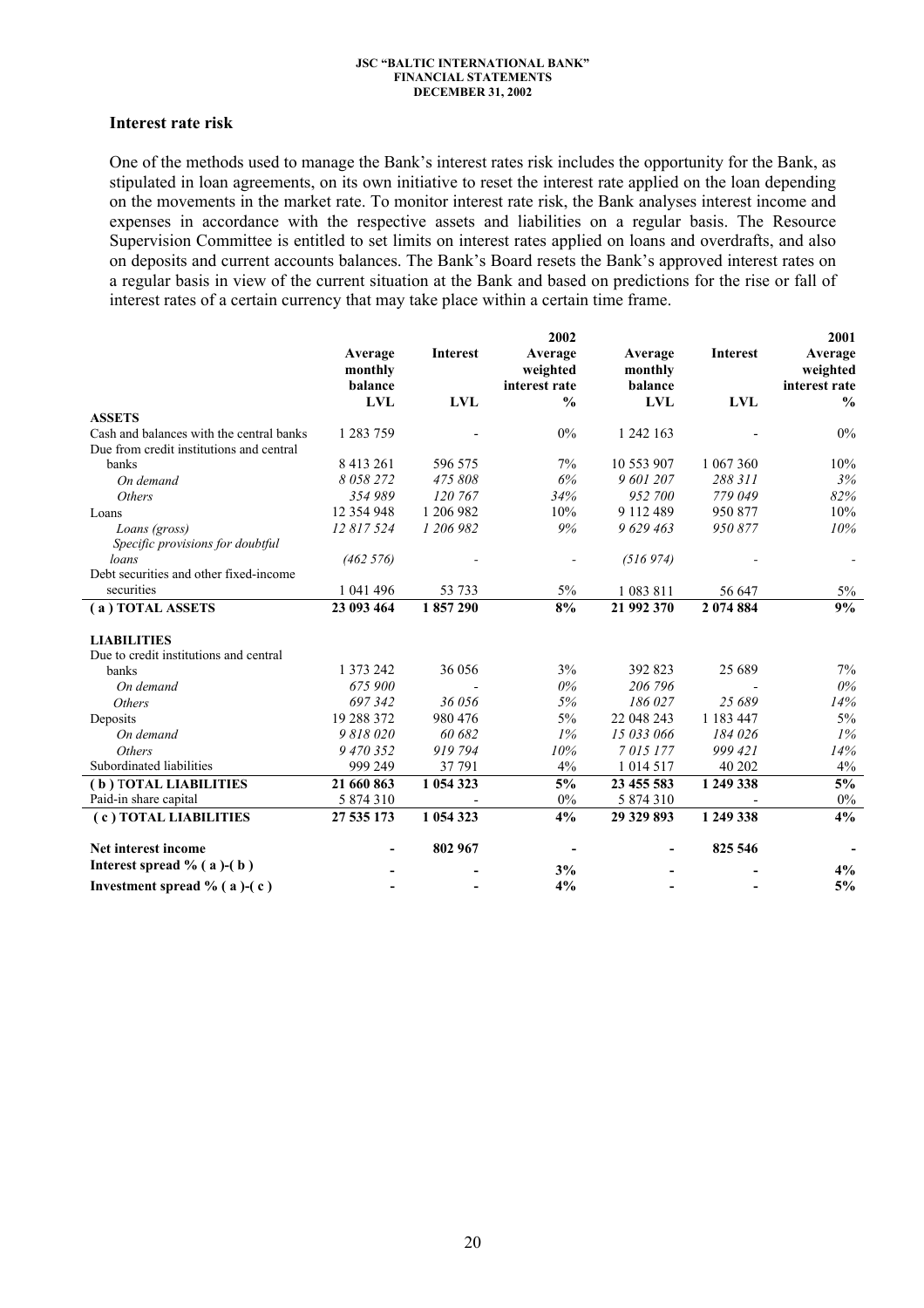# **ANALYSIS OF ASSETS AND LIABILITIES BY MATURITY PROFILE BASED ON FLUCTUATING INTEREST RATES as at December 31, 2002**

|                                                                             |                |            |            |                          | 1 year     |                      |                      |
|-----------------------------------------------------------------------------|----------------|------------|------------|--------------------------|------------|----------------------|----------------------|
|                                                                             | Up to $1$      | $1$ to $3$ | $3$ to 6   | 6 to 12                  | and        | Unpaid               |                      |
|                                                                             | month          | months     | months     | months                   | more       | interest             | <b>TOTAL</b>         |
| <b>ASSETS</b>                                                               | <b>LVL</b>     | <b>LVL</b> | <b>LVL</b> | <b>LVL</b>               | <b>LVL</b> | <b>LVL</b>           | <b>LVL</b>           |
| Cash and balances with the central banks                                    |                |            |            |                          |            | 1 228 121            | 1 228 121            |
| Due from credit institutions and central                                    |                |            |            |                          |            |                      |                      |
| banks                                                                       | 12 865 463     | 48 166     |            | 59 412                   |            | 626 886              | 13 599 927           |
| Loans                                                                       | 11 707 358     |            |            |                          |            |                      | 11 707 358           |
| Debt securities and other fixed-income                                      |                |            |            |                          |            |                      |                      |
| securities                                                                  | $\blacksquare$ | 12 0 56    | 666 453    |                          |            | 197 674              | 876 183              |
| Government debt securities                                                  |                |            | 224 573    |                          |            | 178 508              | 423 081              |
| Other debt fixed-income securities                                          |                | 12056      | 421880     |                          |            | 19 166               | 453 102              |
| Shares and other non-fixed income                                           |                |            |            |                          |            |                      |                      |
| securities                                                                  |                |            |            |                          |            | 270 440              | 270 440              |
| Derivative financial instruments                                            |                |            |            |                          |            | 47485                | 47485                |
| Investments in associated companies                                         |                |            |            |                          |            | 127 111              | 127 111              |
| Intangible assets                                                           |                |            |            |                          |            | 159 349              | 159 349              |
| Fixed assets                                                                |                |            |            |                          |            | 2013788              | 2 013 788            |
|                                                                             |                |            |            |                          |            | 260 140              | 260 140              |
| Deferred expense and accrued income                                         |                |            |            |                          |            |                      |                      |
| Other assets                                                                |                |            |            |                          |            | 102 862              | 102 862              |
| <b>Total assets</b>                                                         | 24 572 821     | 60 222     | 666 453    | 59 412                   |            | 5 033 856            | 30 392 764           |
| <b>LIABILITIES AND</b>                                                      |                |            |            |                          |            |                      |                      |
|                                                                             |                |            |            |                          |            |                      |                      |
| <b>SHAREHOLDERS' EQUITY</b>                                                 |                | 206 000    |            |                          |            |                      |                      |
| Due to credit institutions and central banks                                | 772 200        |            |            |                          |            | 2 473 355            | 3 451 555            |
| <b>Customer Deposits</b>                                                    | 12 448 277     | 2 853 768  | 480 390    | 173 539                  | 726 699    | 5 737 327            | 22 420 000           |
| Derivative financial instruments                                            |                |            |            |                          |            | 49 5 72              | 49 572               |
| Deferred income and accrued expense                                         |                |            |            |                          |            | 249 542              | 249 542              |
| Accruals for liabilities and payments                                       |                |            |            |                          |            | 18 3 8 5             | 18 3 8 5             |
| Other liabilities                                                           |                |            |            |                          |            | 163 874              | 163 874              |
| Subordinated liabilities                                                    | 597 197        |            |            | 55 000                   |            | 315 216              | 967413               |
| Shareholders' equity                                                        |                |            |            |                          |            | 3 072 423            | 3 072 423            |
| Share capital                                                               |                |            |            |                          |            | 5 874 310            | 5874310              |
| Reserve capital and other reserves                                          |                |            |            |                          |            | 545 024              | 545 024              |
| Accumulated deficit<br>Profit for the current year                          |                |            |            |                          |            | (3656476)<br>309 565 | (3656476)<br>309 565 |
|                                                                             | 13 817 674     | 3 059 768  | 480 390    | 228 539                  | 726 699    | 12 079 694           | 30 392 764           |
| Total liabilities and shareholders' equity<br>Off-balance sheet liabilities |                |            |            |                          |            | 1 365 529            |                      |
|                                                                             |                |            |            | $\overline{\phantom{0}}$ |            |                      | 1 365 529            |

## **Trading risk**

Irrespective of the relatively insignificant volume of trades conducted, the Bank focuses a lot of attention on the monitoring and analysis of trading risk. The Bank has formulated a number of regulatory documents designed scrutinize trading risk. The Bank's Trading Policy is a fundamental document in place to provide guidance. The Bank's Resource Supervision Committee is obligated to trace the trading risk facing the Bank and to meet the requirements of the Trading Policy and the Bank's other internal policies and regulations.

### **Operational risk**

Operational risk is the risk of loss, which may stem from the shortcomings of the staff employees, damage of in-house hardware, contingencies, fire and other factors of this sort. To prevent such losses, the Bank has a number of in-house regulatory documents in place such as the internal by-law, fire safety regulations, technical system and facility safety regulations, information classification rules and other rules, regulations and directives. The Bank's Board has appointed a task force whose task is to oversee the implementation of the regulatory requirements set forth in the aforesaid intrabank documents.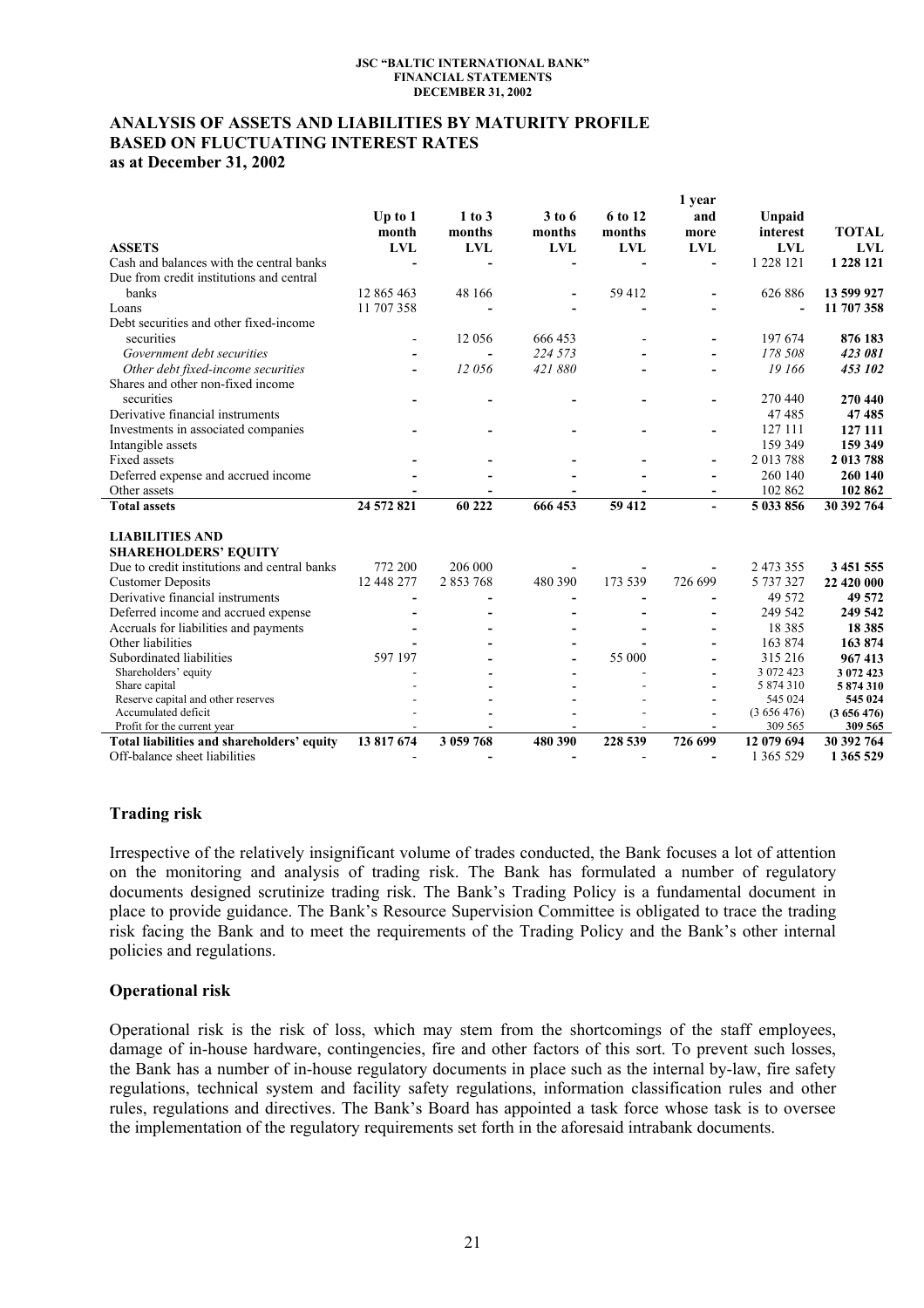# **4. INTEREST INCOME**

|                               | 2002      | 2001       |
|-------------------------------|-----------|------------|
|                               | LVL       | <b>LVL</b> |
| Loans                         | 1 202 243 | 950 353    |
| Due from credit institutions  | 596 575   | 1 067 360  |
| Investments in securities     | 53 733    | 56 647     |
| Payment cards                 | 4739      | 524        |
|                               | 1857290   | 2 074 884  |
|                               |           |            |
| 5.<br><b>INTEREST EXPENSE</b> |           |            |
|                               | 2002      | 2001       |
|                               | LVL       | <b>LVL</b> |
| Due to credit institutions    | 36 056    | 25 6 89    |
| Deposits                      | 980 476   | 1 183 447  |

|                          | 1 054 323  | 1 249 338          |
|--------------------------|------------|--------------------|
| Subordinated liabilities | 37 791     | 40 202             |
| DUPUSILS                 | $200 + 10$ | $110J$ $+$ $+$ $1$ |

# **6. INCOME FROM SECURITIES**

| 2002 | 2001 |
|------|------|
| LVL  | LVL  |
| 493  | 3617 |
| 1493 | 3617 |
|      |      |

# **7. FEES AND COMMISSION INCOME**

|                                | 2002       | 2001       |
|--------------------------------|------------|------------|
|                                | <b>LVL</b> | <b>LVL</b> |
| Guarantees                     | 880        | 1 4 4 3    |
| Cash operations                | 19 3 46    | 15 3 27    |
| Transfer of funds              | 538 593    | 494 690    |
| Letters of Credit              | 5 6 6 0    | 5 9 3 0    |
| Trust operations               | 803        | 4 1 6 7    |
| Servicing of Security accounts | 4 8 0 8    |            |
| Payment cards                  | 22 4 6 6   | 7 2 1 7    |
| Servicing of loans             | 970        |            |
| Forex transactions             | 7 7 2 8    |            |
| Other                          |            | 13         |
|                                | 601 254    | 528 787    |

# **8. FEE AND COMMISSION EXPENSE**

|                                 | 2002       | 2001    |
|---------------------------------|------------|---------|
|                                 | <b>LVL</b> | LVL     |
| Services of correspondent banks | 169 532    | 136 400 |
| Security-based transactions     | 13 634     | 19 0 96 |
| Payment cards                   | 7 2 3 7    | 2 2 5 1 |
| Forex transactions              | 6995       |         |
| Other                           |            | 2 1 5 2 |
|                                 | 197 398    | 159 899 |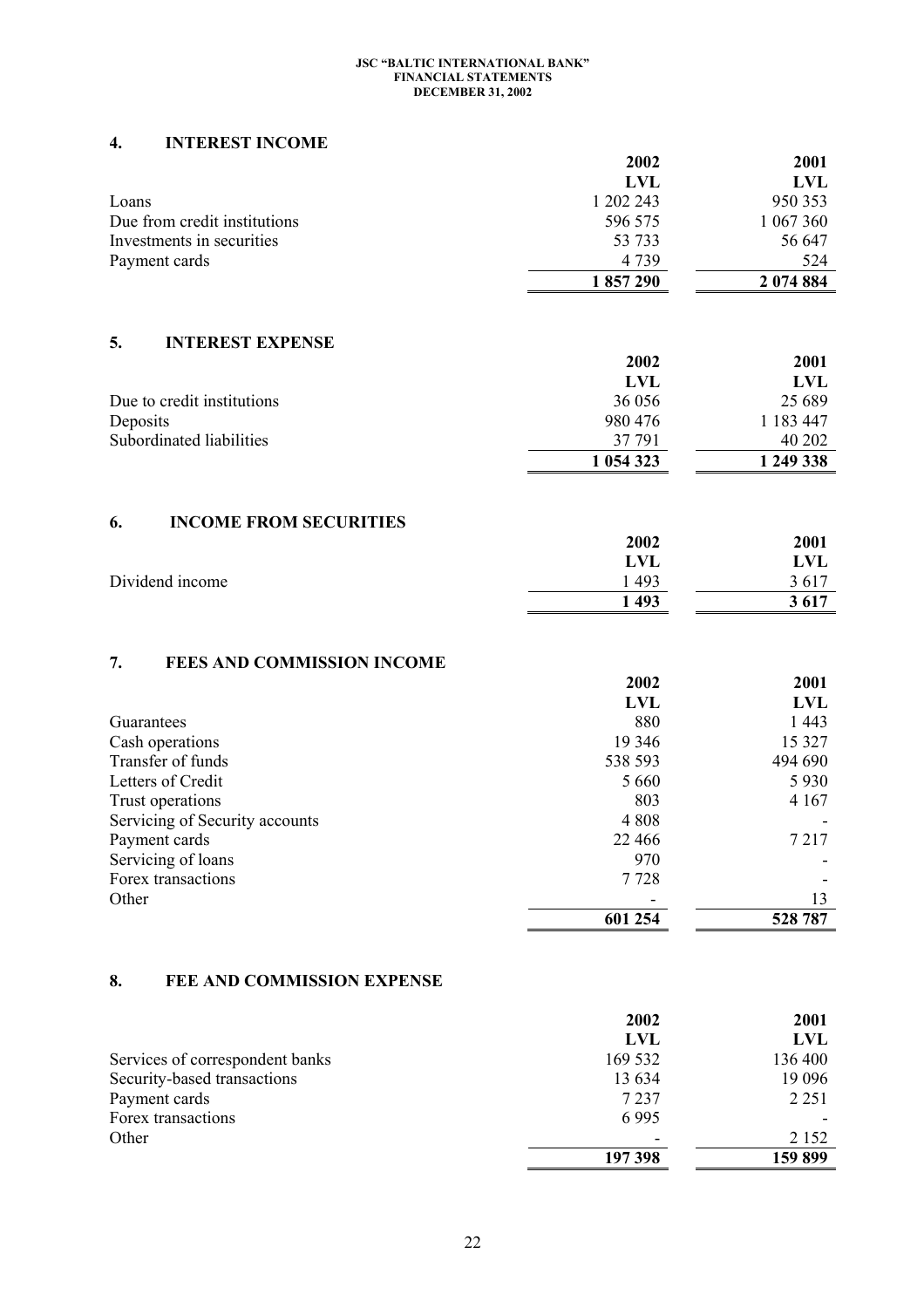# **9. NET RESULT FROM TRADING IN FINANCIAL INSTRUMENTS**

|                                                               | 2002     | 2001    |
|---------------------------------------------------------------|----------|---------|
|                                                               | LVL      | LVL     |
| Profit from foreign exchange operations                       | 386465   | 77 027  |
| Gain/(loss) from revaluation of positions in foreign currency | (219535) | 94 321  |
| (Loss) from trading in financial instruments                  | (52682)  | (48608) |
| Gain/(loss) from revaluation of trading and other financial   |          |         |
| instruments                                                   | 1923     | (24486) |
| Gain from trading in precious metal                           |          |         |
|                                                               | 116 174  | 98 25 6 |

# **10. OTHER OPERATING INCOME**

|                      | 2002       | 2001    |
|----------------------|------------|---------|
|                      | <b>LVL</b> | LVL     |
| Rent of premises     | 111 116    | 112 416 |
| Sale of fixed assets | 319        | 978     |
| Penalties received   | 11         | 299     |
| Tax refund           | ٠          | 23      |
| Other                | 53         | 7 147   |
|                      | 111 499    | 120 863 |

# **11. ADMINISTRATIVE EXPENSES**

|                                           | 2002      | 2001       |
|-------------------------------------------|-----------|------------|
|                                           | LVL       | <b>LVL</b> |
| Remuneration to the Council and the Board | 10 271    | 8 4 8 2    |
| Salaries to staff employees               | 299 513   | 246 281    |
| Social insurance payments                 | 80 656    | 66 281     |
| Stationary and miscellaneous              | 50 030    | 37 371     |
| Professional services                     | 164 561   | 160 079    |
| Advertising                               | 24 806    | 10 220     |
| Business trips                            | 38 620    | 22 680     |
| Communication                             | 152732    | 137 735    |
| Cars                                      | 39 3 89   | 32 934     |
| Repairs and maintenance of fixed assets   | 5 1 5 8   | 5 3 6 7    |
| Renovation and maintenance of premises    | 50 968    | 52 957     |
| Security                                  | 13 281    | 11608      |
| Representation expenses                   | 59 149    | 36 787     |
| Rent of land                              | 1 1 9 0   | 5 5 4 1    |
| Penalties paid                            | 33 317    | 31 860     |
| Land and property taxes                   | 6410      | 15918      |
| Other                                     | 123 782   | 128 336    |
|                                           | 1 153 833 | 1 010 437  |

### **12. RELEASE OF PROVISIONS**

|                                             | 2002                     | <b>2001</b> |
|---------------------------------------------|--------------------------|-------------|
|                                             | LVL                      | LVL         |
| Release of provisions                       | 170.645                  | 303 560     |
| Recoveries on assets previously written off | $\overline{\phantom{0}}$ | 623         |
|                                             | 170 645                  | 304 183     |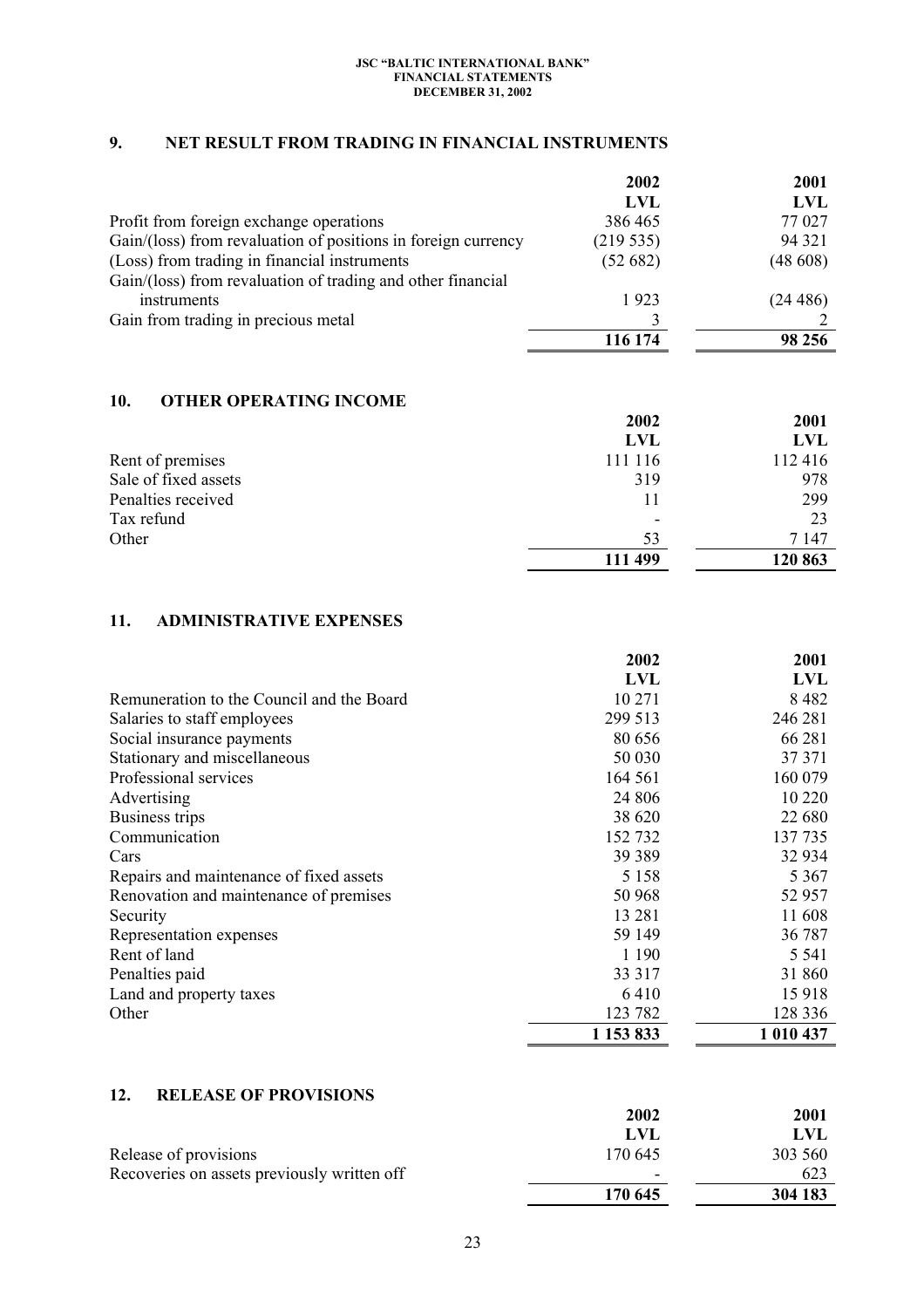# 13. **CORPORATE INCOME TAX**

Reconciliation of corporate income tax paid using an effective tax rate against the actual tax expenses

|                                                        | 2002              | 2001              |
|--------------------------------------------------------|-------------------|-------------------|
|                                                        | <b>Rate 22%</b>   | <b>Rate 25%</b>   |
|                                                        | LVL               | <b>LVL</b>        |
| Pre-Tax Profit                                         | 309 565           | 300 022           |
| Accrued hypothetical (notional) corporate income tax   | 69 515            | 78 985            |
| Tax effect of:                                         |                   |                   |
| Tax-non-deductibles (amount for which the Bank may not |                   |                   |
| reduce its taxable income)                             | (106937)          | (34776)           |
| Unrecognized assets for deferred tax                   | (37 422)          | (44209)           |
| Tax charge                                             |                   |                   |
|                                                        | 2002              | 2001              |
| Deferred tax                                           | <b>Tax effect</b> | <b>Tax effect</b> |
|                                                        | <b>19%</b>        | 22%               |
|                                                        | LVL               | LVL               |
| Temporary differences in amortization of fixed assets  | (160 290)         | $(149\,265)$      |
| Temporary differences in tax loss                      |                   |                   |
| carried forward                                        | 282 137           | 502 066           |
| Deferred tax assets                                    | 121 847           | 352 801           |

The Bank is allowed to offset losses suffered by the Bank in the year 1999, until 2004.

# **14. TAXES AND SOCIAL INSURANCE PAYMENTS**

| <b>Taxes paid</b>                       | 2002<br><b>LVL</b> |
|-----------------------------------------|--------------------|
| Tax on real estate                      | 6 0 7 8            |
| Value added tax                         | 27 409             |
| Social tax                              | 108 565            |
| Personnel income tax                    | 61 832             |
| Corporate income tax from non-residents | 1 0 9 5            |
| Penalties paid                          |                    |
| <b>Total taxes paid</b>                 | 204 979            |

# **15. CASH AND BALANCES WITH THE CENTRAL BANK**

|                                 | 2002          | 2001      |
|---------------------------------|---------------|-----------|
|                                 | LVL           | LVL       |
| Cash                            | 488 956       | 291 267   |
| Balance with the Bank of Latvia | 739 165       | 006985    |
|                                 | 1 2 2 8 1 2 1 | 1 298 252 |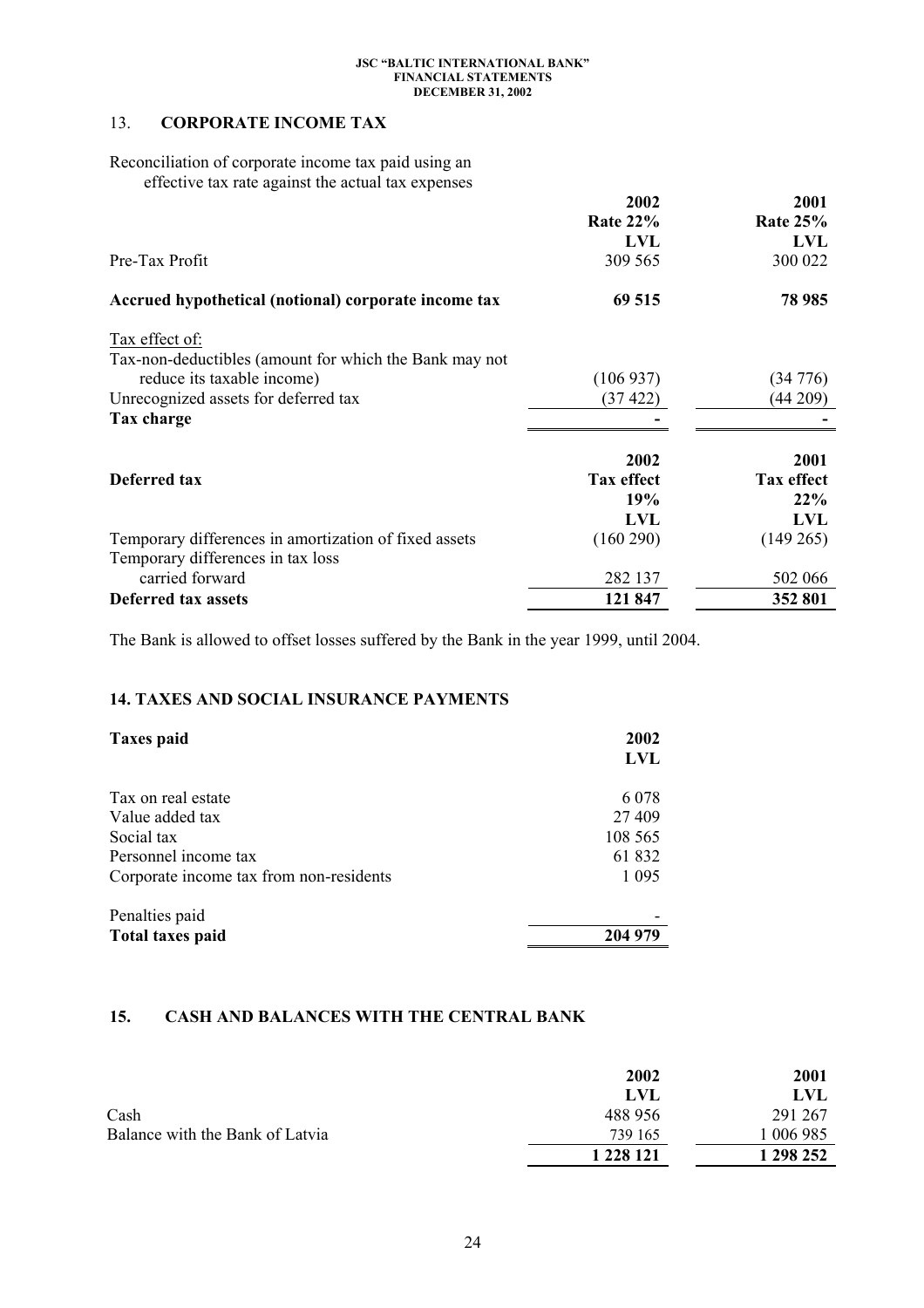# **16. DUE FROM CREDIT INSTITUTIONS AND CENTRAL BANKS**

|                                                            | 2002                  | 2001                  |
|------------------------------------------------------------|-----------------------|-----------------------|
|                                                            | <b>LVL</b>            | <b>LVL</b>            |
| Credit institutions incorporated in the Republic of Latvia | 155 530               | 83 813                |
| Credit institutions incorporated in the OECD countries     | 12 856 361            | 8778265               |
| Credit institutions incorporated in other countries        | 588 135<br>13 600 026 | 1883765<br>10 745 843 |
| Specific provisions                                        | (99)                  |                       |
|                                                            | 13 599 927            | 10 745 843            |
| <b>LOANS</b><br>17.                                        |                       |                       |
| Loans by type<br>(a)                                       | 2002                  | 2001                  |
|                                                            | <b>LVL</b>            | <b>LVL</b>            |
| Overdrafts                                                 | 2 855 846             | 718 990               |
| Commercial loans                                           | 4 068 831             | 3 657 304             |
| Industrial loans                                           | 971 415               | 77 253                |
| Financial leasing                                          | 335 785               | 123 193               |
| Payment cards                                              | 38 003                | 8937                  |
| Consumer loans                                             | 27 478                | 41 150                |
| Mortgage loans                                             | 1 350 331             | 1710553               |
| Other                                                      | 2 494 706             | 1 046 595             |
|                                                            | 12 142 395            | 7 383 975             |
| Specific provisions                                        | (435 037)             | (562 056)             |
|                                                            | 11 707 358            | 6821919               |
| Loan profile by geographic location<br>(b)                 | 2002                  | 2001                  |
|                                                            | <b>LVL</b>            | <b>LVL</b>            |
| Latvian residents                                          | 7 373 947             | 6 285 305             |
| OECD country residents                                     | 4 201 878             | 1 034 530             |
| Other countries' residents                                 | 566 570               | 64 140                |
|                                                            | 12 142 395            | 7 383 975             |
| Specific provisions                                        | (435 037)             | (562 056)             |
|                                                            | 11 707 358            | 6821919               |
| Loans by customer profile<br>(c)                           | 2002                  | 2001                  |
|                                                            | <b>LVL</b>            | <b>LVL</b>            |
| Loans to state-owned companies and municipalities          | 2628                  | 12 968                |
| Loans to financial institutions                            | 384 913               |                       |
| Loans to private companies                                 | 10 761 196            | 6 307 563             |
| Loans to private individuals                               | 824 534               | 927 594               |
| Loans to the Bank's top management and staff employees     | 169 124               | 135 850               |
|                                                            | 12 142 395            | 7 383 975             |
| Specific provisions                                        | (435 037)             | (562 056)             |
|                                                            | 11 707 358            | 6 821 919             |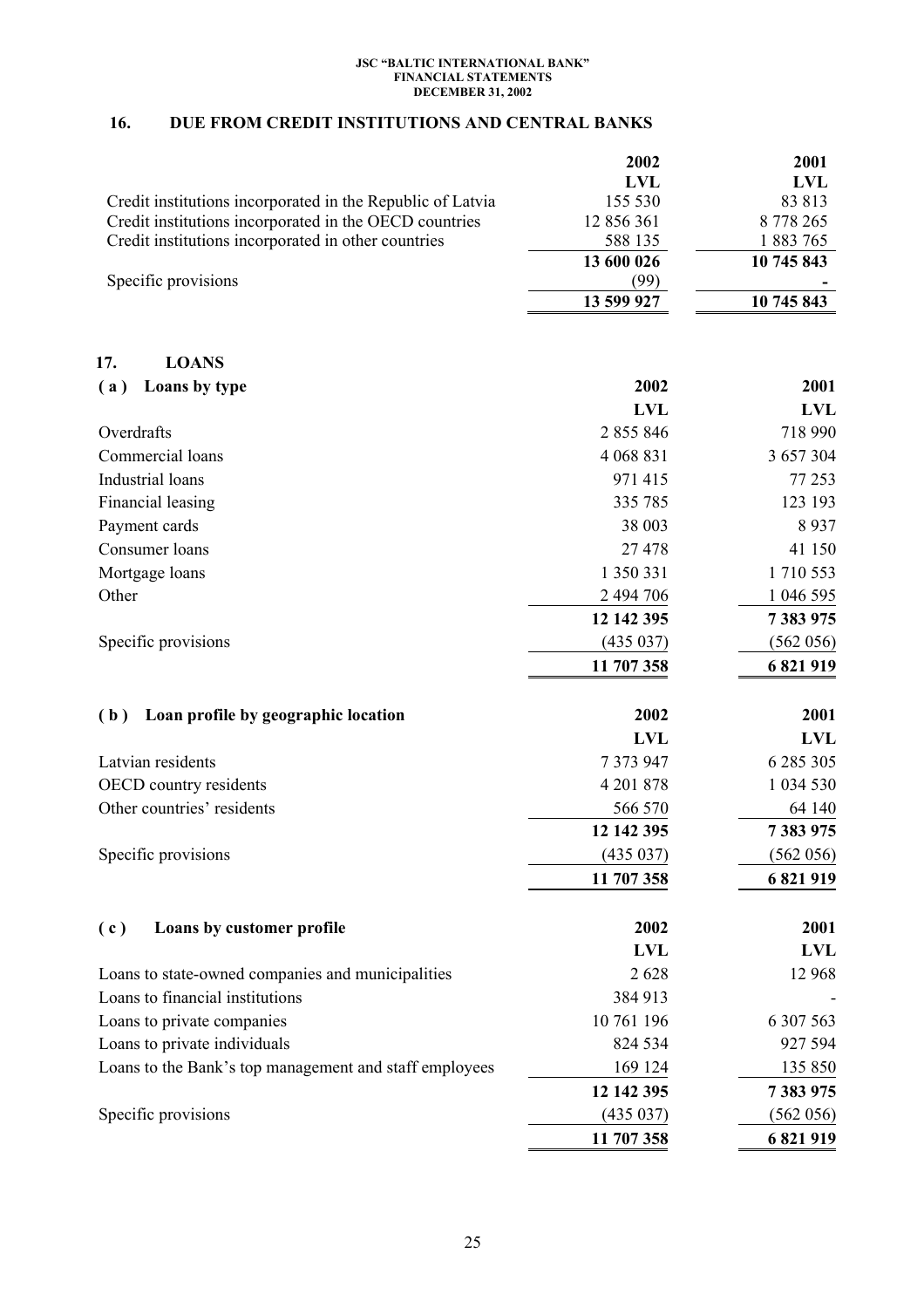| Loans by initial term profile<br>(d) | 2002       | 2001          |
|--------------------------------------|------------|---------------|
|                                      | <b>LVL</b> | <b>LVL</b>    |
| Up to 1 month (including)            | 3 183 926  | 727 926       |
| 3 to 6 months                        | 1 2 4 9    | 956 622       |
| 6 to 12 months                       | 963 234    | 119631        |
| More than 1 year                     | 7993986    | 5 5 7 9 7 9 6 |
|                                      | 12 142 395 | 7 383 975     |
| Specific provisions                  | (435037)   | (562 056)     |
|                                      | 11 707 358 | 6 821 919     |

# **18. ANALYSIS OF CHANGES IN PROVISIONS**

|                                     | Loans      | Due from<br>credit<br>institutions | Other<br>assets | Accrued<br>income | <b>Total</b> |
|-------------------------------------|------------|------------------------------------|-----------------|-------------------|--------------|
|                                     | <b>LVL</b> | LVL                                | <b>LVL</b>      | <b>LVL</b>        | <b>LVL</b>   |
| <b>Provisions as at 31 December</b> |            |                                    |                 |                   |              |
| 2001                                | 562 056    | $\qquad \qquad \blacksquare$       | 10471           | 8456              | 580 983      |
| Amounts written-off                 |            | $\qquad \qquad \blacksquare$       | (8272)          | -                 | (8272)       |
| Increase in specific provisions     | 65 273     | 98                                 | 6 707           | 970               | 73 048       |
| Release from specific provisions    | (169 490)  | $\overline{\phantom{a}}$           |                 | (1155)            | (170645)     |
| Foreign currency accumulated        |            |                                    |                 |                   |              |
| adjustment                          | (22802)    |                                    | (78)            | (199)             | (23078)      |
| <b>Provisions as at 31 December</b> |            |                                    |                 |                   |              |
| 2002                                | 435 037    | 99                                 | 8828            | 8 0 7 2           | 452 036      |

# **19. INVESTMENTS IN SECURITIES**

# **a. Fixed-income debt securities and other fixed-income securities**

|                                                        | 2002    | 2001          |
|--------------------------------------------------------|---------|---------------|
|                                                        | LVL     | LVL           |
| Government treasury bills of the Republic of Lithuania |         | 156 111       |
| Government treasury bills of the Republic of Latvia    | 96 444  |               |
| OECD country government treasury bills                 | 326 637 | 225 346       |
| Bonds of other issuers and other debt securities       | 453 102 | 736 514       |
|                                                        | 876 183 | 1 1 1 7 9 7 1 |

# **b. Shares and non-fixed income securities**

|                                                         | 2002    | 2001    |
|---------------------------------------------------------|---------|---------|
|                                                         | LVL     | LVL     |
| Investments in shares listed on the Riga Stock Exchange | 50 179  | 47445   |
| Long-term investments in Riga Stock Exchange stocks     |         | 37 500  |
| Shares of US state-owned companies                      |         | 4 1 7 5 |
| Shares of US privately-held companies                   | 217 711 | 152 017 |
| Other investments                                       | 2 5 5 0 | 1856    |
|                                                         | 270 440 | 242 993 |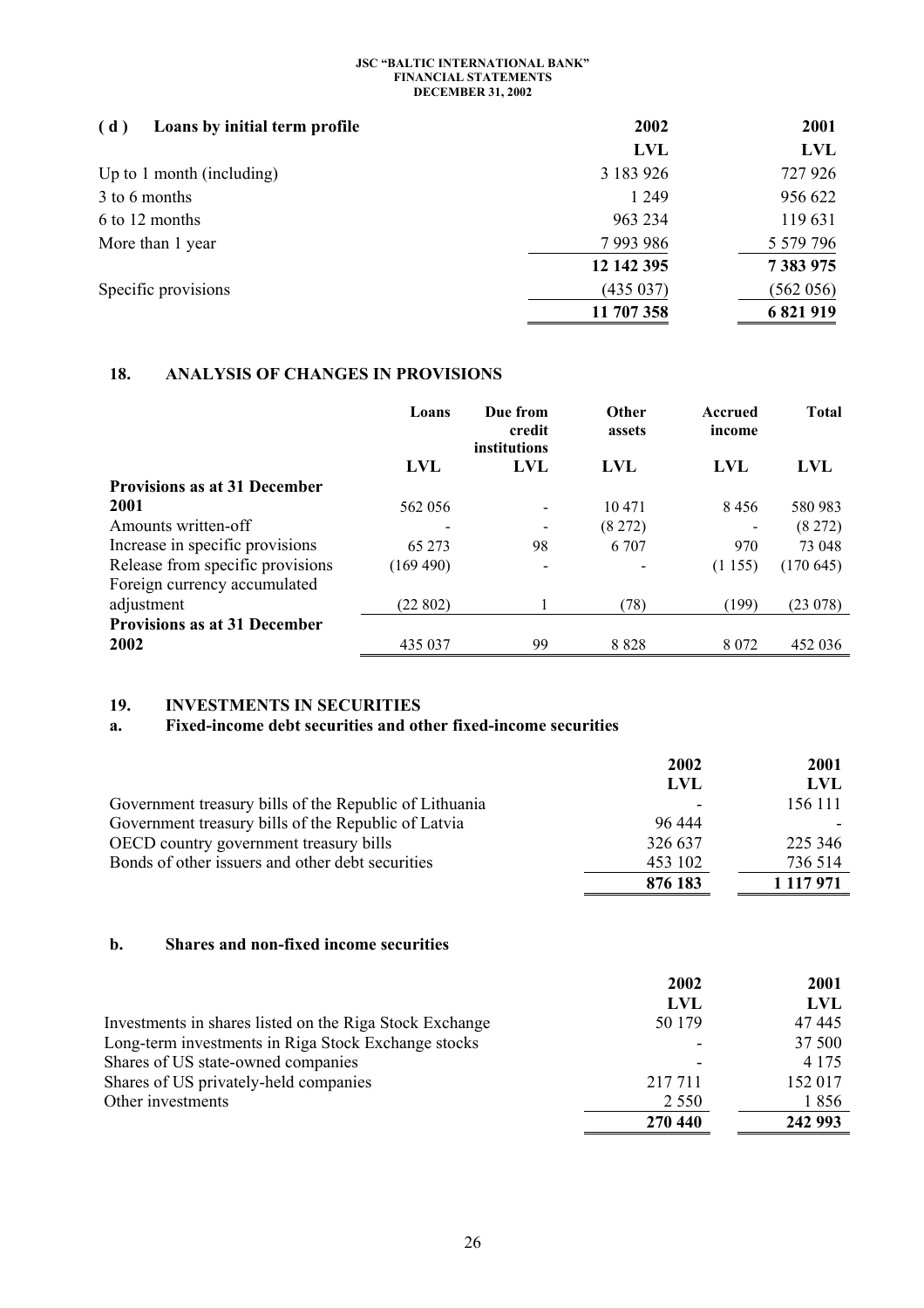### **c. Pledge securities involved in repo transactions with the Bank of Latvia**

|                                                      | 2002    | 2001 |
|------------------------------------------------------|---------|------|
|                                                      | LVL     |      |
| Government treasury bills of the Republic of Latvia  | 89 700  |      |
| Mortgage bonds of the Latvian Mortgage and Land Bank | 100 000 |      |
|                                                      | 189 700 |      |

### **d. Classification of overall investments in securities under International Financial Reporting Standard 39**

|                               | 2002                     | 2001          |
|-------------------------------|--------------------------|---------------|
|                               | LVL                      | LVL           |
| Trading securities            | 944 246                  | 1 1 1 9 9 0 8 |
| Held-to-maturity securities   | 329488                   | 312467        |
| Available-for-sale securities | $\overline{\phantom{0}}$ | 84 945        |
|                               | 1 273 734                | 1 517 320     |

# **20. PROFIT FROM REVALUATION OF LONG-TERM FINANCIAL INVESTMENTS**

|                                          | 2002   | 2001    |
|------------------------------------------|--------|---------|
|                                          | LVL    | LVL     |
| Land and building at 6 Grecinieku Street | 78 845 | 49 0 35 |
| SIA Ribeksins Baltija B                  | (4245) |         |
| Riga Stock Exchange                      | ۰      | 2 5 0 0 |
|                                          | 74 600 | 51 535  |

# **21. DERIVATIVE CONTRACTS**

|                                                                     | Contract  | <b>Fair value</b> |                    |
|---------------------------------------------------------------------|-----------|-------------------|--------------------|
|                                                                     | amount    | <b>Assets</b>     | <b>Liabilities</b> |
|                                                                     | LVL       | LVL               | LVL                |
| Foreign currency exchange forward transactions -<br>claims          | 1 177 716 | 10 2 8 4          |                    |
| Foreign currency exchange <i>spot</i> transactions -<br>liabilities | 7 273 681 | 37 201            | 49 572             |
|                                                                     |           | 47485             | 49 572             |

### **22. INVESTMENTS IN ASSOCIATED COMPANIES**

| Company                                       | Share in equity | 2002    | 2001    |
|-----------------------------------------------|-----------------|---------|---------|
|                                               | $\frac{0}{0}$   | LVL     | LVL     |
| "Ribeksins Baltija B" Private Limited Company | -               |         | 29 245  |
| JSC "Capital"                                 | 31.24 %         | 127 111 | 127 111 |
|                                               |                 | 127 111 | 156 356 |

In 2000 and 2001, JSC "Capital" made a profit but the investment was not revalued as it was not considered material in the context of the financial statements taken as a whole.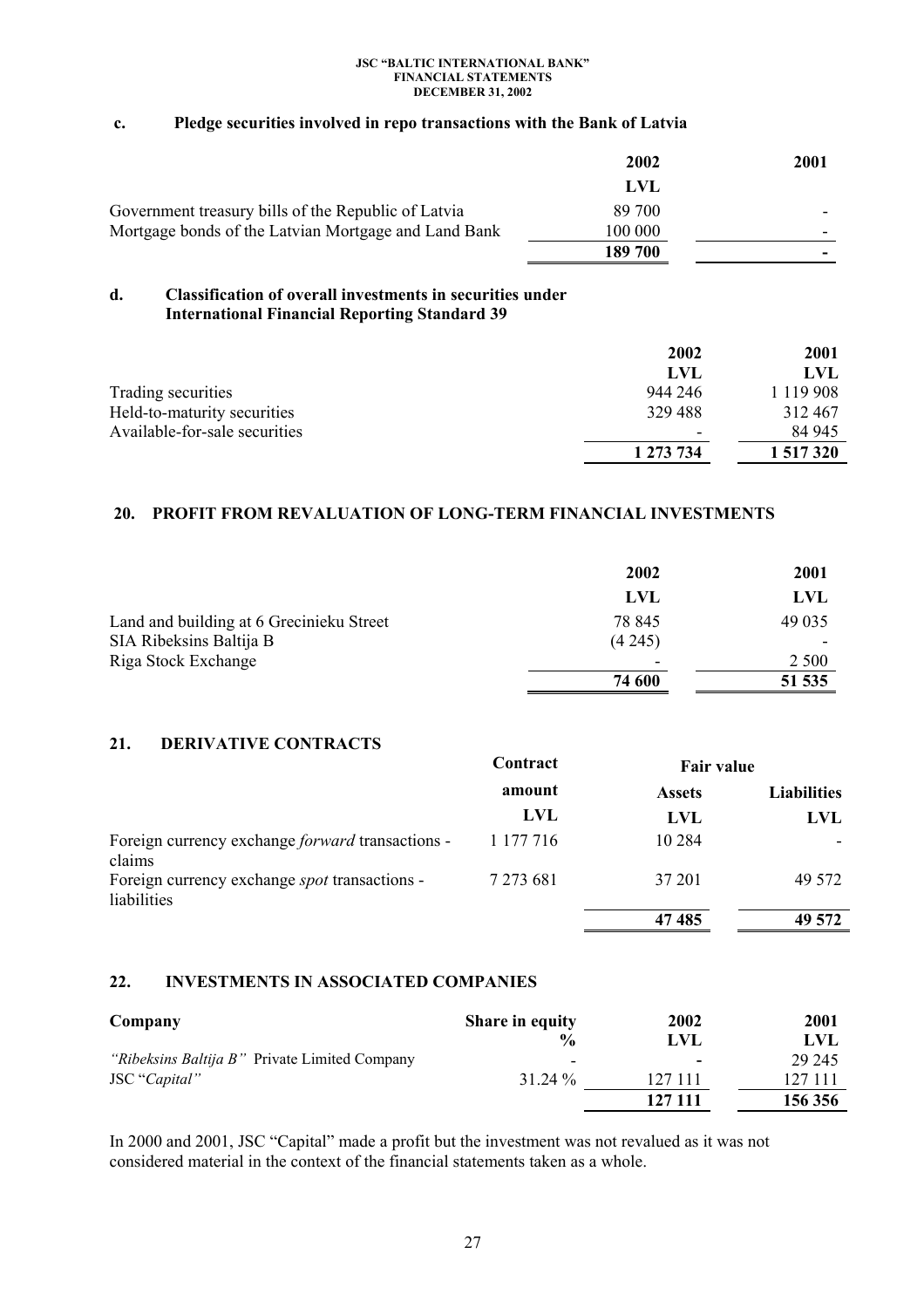# **23. INTANGIBLE ASSETS**

|                        |            | <b>Pre-payments</b> |              |
|------------------------|------------|---------------------|--------------|
|                        | Intangible | for intangible      |              |
|                        | assets     | assets              | <b>TOTAL</b> |
|                        | <b>LVL</b> | <b>LVL</b>          | <b>LVL</b>   |
| Historical cost        |            |                     |              |
| As at 31 December 2001 | 44 579     |                     | 44 579       |
| Reclassification       | 114 555    |                     | 114 555      |
| <b>Additions</b>       | 35 991     | 31 224              | 67 215       |
| Disposals              | (1678)     |                     | (1678)       |
| As at 31 December 2002 | 193 447    | 31 224              | 224 671      |
| Depreciation           |            |                     |              |
| As at 31 December 2001 | (12602)    |                     | (12602)      |
| Reclassification       | (19998)    |                     | (19998)      |
| Depreciation           | (34 400)   |                     | (34 400)     |
| Disposals              | 1678       |                     | 1678         |
| As at 31 December 2002 | (65322)    |                     | (65322)      |
| Net book value         |            |                     |              |
| As at 31 December 2001 | 31 977     |                     | 31 977       |
| As at 31 December 2002 | 128 125    | 31 224              | 159 349      |

# **24. FIXED ASSETS**

|                        | <b>Buildings</b><br>and land<br><b>LVL</b> | Cars<br><b>LVL</b> | Office<br>outfit<br><b>LVL</b> | Pre-<br>payments<br>for fixed<br>assets<br><b>LVL</b> | <b>Total</b><br><b>LVL</b> |
|------------------------|--------------------------------------------|--------------------|--------------------------------|-------------------------------------------------------|----------------------------|
| Historical cost        |                                            |                    |                                |                                                       |                            |
| As at 31 December 2001 | 1 309 939                                  | 41 320             | 742 670                        |                                                       | 2 093 929                  |
| Reclassification       |                                            |                    | (114555)                       |                                                       | (114555)                   |
| Additions              | 112 710                                    | 73 555             | 167 167                        | 18712                                                 | 372 144                    |
| Disposals              |                                            | (12193)            | (129 392)                      |                                                       | (141585)                   |
| Revaluation            | 78 845                                     |                    |                                |                                                       | 78 845                     |
| As at 31 December 2002 | 1 501 494                                  | 102 682            | 665 890                        | 18712                                                 | 2 2 8 7 7 8                |
| Depreciation           |                                            |                    |                                |                                                       |                            |
| As at 31 December 2001 | (22877)                                    | (19861)            | (281 418)                      |                                                       | (324156)                   |
| Reclassification       |                                            |                    | 19 9 98                        |                                                       | 19 9 98                    |
| Depreciation           | (5179)                                     | (17603)            | (87606)                        |                                                       | (110388)                   |
| Disposals              |                                            | 10 164             | 129 392                        |                                                       | 139 556                    |
| As at 31 December 2002 | (28056)                                    | (27300)            | (219634)                       |                                                       | (274990)                   |
| Net book value         |                                            |                    |                                |                                                       |                            |
| As at 31 December 2001 | 1 287 062                                  | 21 459             | 461 252                        |                                                       | 1769773                    |
| Net book value         |                                            |                    |                                |                                                       |                            |
| As at 31 December 2002 | 1 473 438                                  | 75 382             | 446 256                        | 18712                                                 | 2 013 788                  |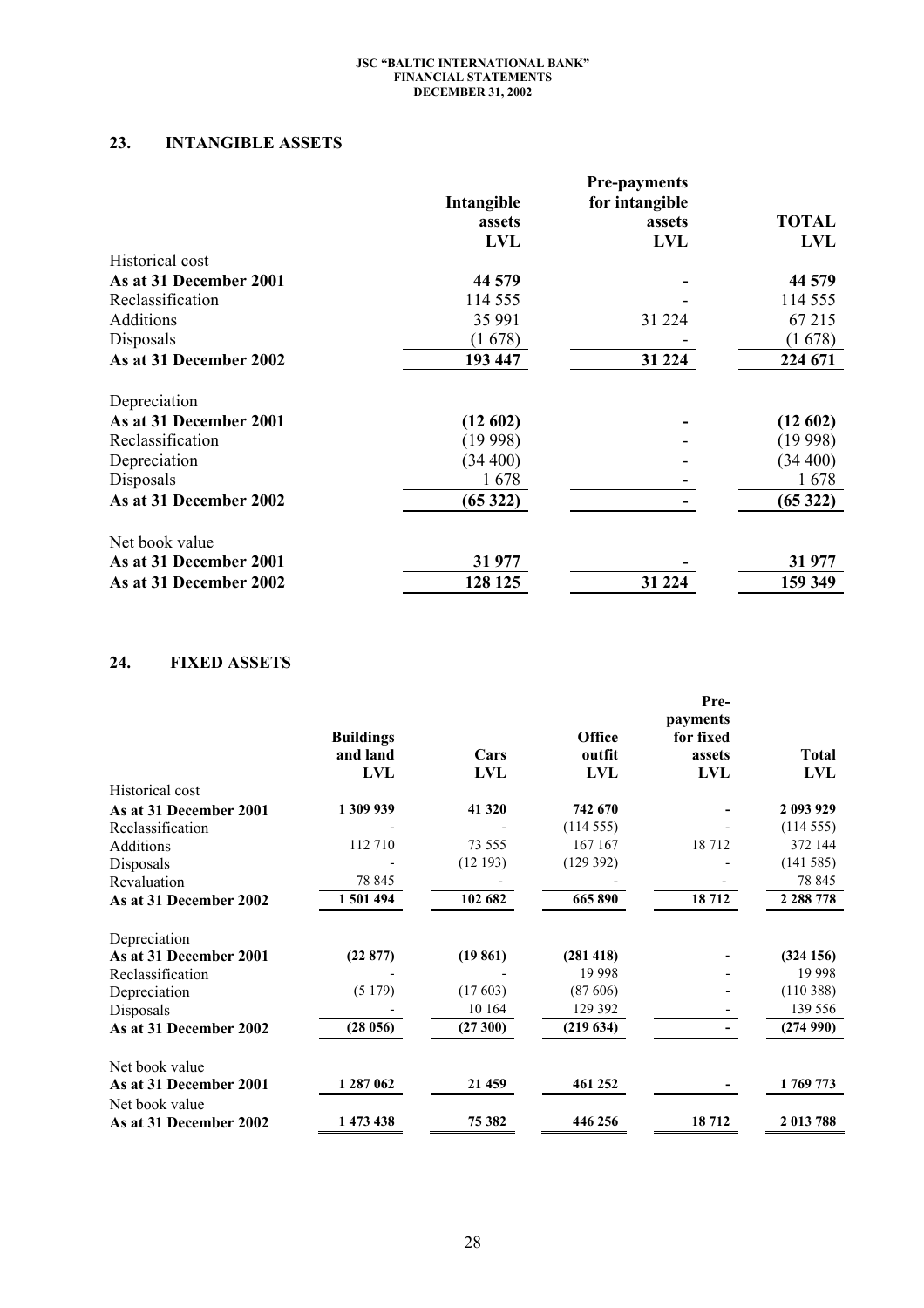In 2001, a residential building located at 6, Grecinieku Street, Riga, Latvia, was reclassified and shifted from fixed assets to investment property. In 2002, this investment property comprising the building and the land was reappraised at fair market value in line with International Financial Reporting Standards.

# **25. DEFERRED EXPENSES AND ACCRUED INCOME**

|                                     | 2002       | 2001       |
|-------------------------------------|------------|------------|
|                                     | <b>LVL</b> | <b>LVL</b> |
| Deferred expenses                   | 145 898    | 134 267    |
| Accrued interest on loans           | 99 434     | 18 844     |
| Accrued interest on interbank loans | 6 7 8 5    | 53 071     |
| Accrued interest on securities      | 10 25 2    | 20 980     |
| Other accrued income                | 5 8 4 3    | 8 4 6 7    |
| Specific provisions                 | (8072)     | (8456)     |
|                                     | 260 140    | 227 173    |

# **26. OTHER ASSETS**

|                                                        | 2002       | 2001    |
|--------------------------------------------------------|------------|---------|
|                                                        | <b>LVL</b> | LVL     |
| Precious metals                                        | 29 767     | 26 164  |
| Funds placed in guarantee funds                        | 8 0 5 6    | 286 691 |
| Unidentified funds outflow from correspondent accounts | 7 0 7 0    | 7315    |
| Other pre-payments                                     | 873        | 46 519  |
| Property for sale                                      | 80         |         |
| Tax overpayment                                        | 21         | 21      |
| Due from brokers                                       |            | 113 948 |
| Other accounts receivable                              | 65 823     | 91 118  |
| Specific provisions                                    | (8828)     | (10471) |
|                                                        | 102 862    | 561 305 |

# **27. DUE TO CREDIT INSTITUTIONS AND CENTRAL BANKS**

|                                                     | 2002          | 2001    |
|-----------------------------------------------------|---------------|---------|
|                                                     | LVL           | LVL     |
| Credit institutions incorporated in other countries | 3 245 548     | 116 504 |
| The Bank of Latvia                                  | 206 000       |         |
| Credit institutions incorporated in OECD countries  |               |         |
|                                                     | 3 4 5 1 5 5 5 | 116 504 |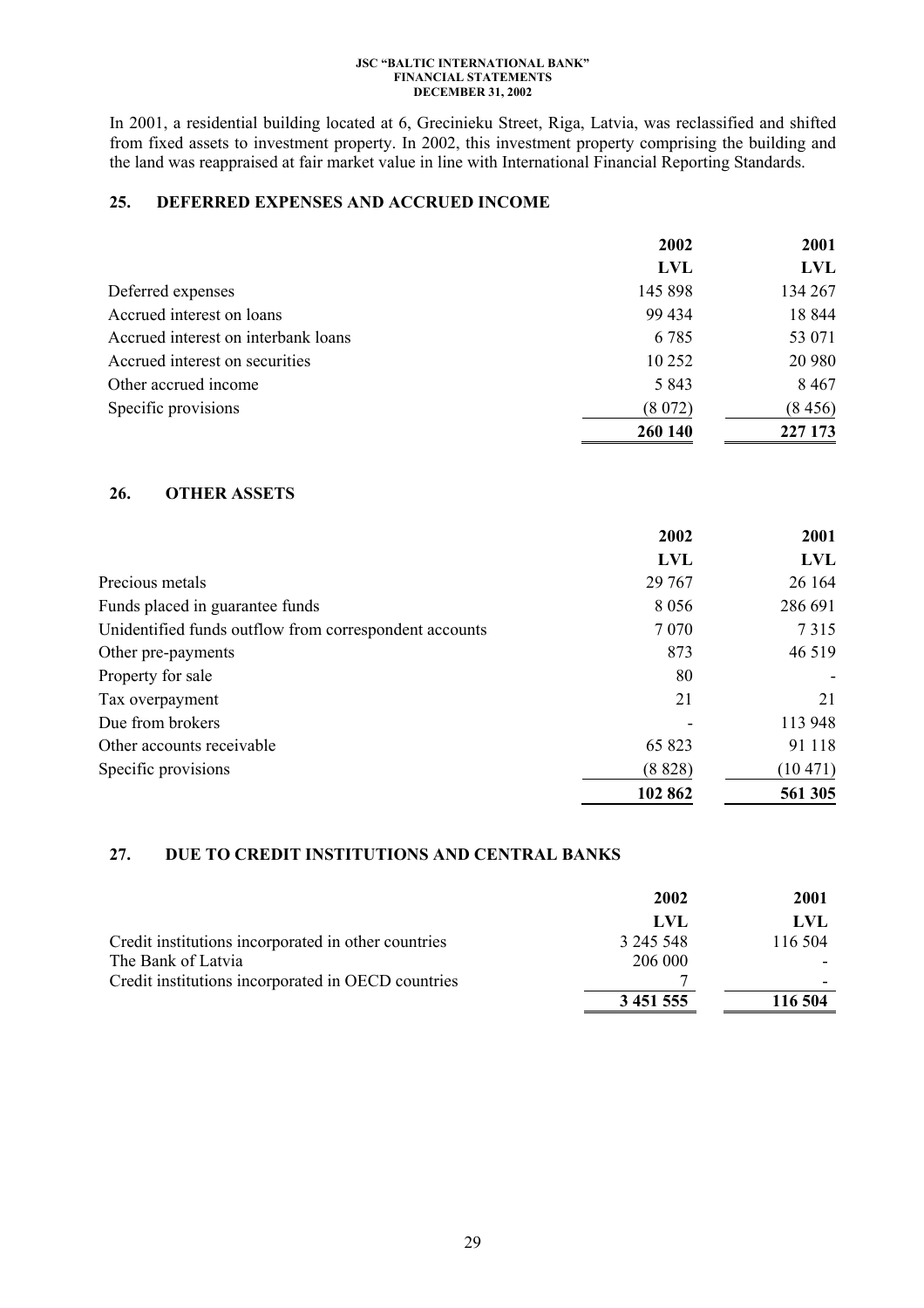# **28. CUSTOMER DEPOSITS**

|                                             | 2002          | 2001        |
|---------------------------------------------|---------------|-------------|
| <b>Current account balances</b>             | <b>LVL</b>    | <b>LVL</b>  |
| Municipalities                              | 13 148        |             |
| <b>Financial institutions</b>               | 754 154       |             |
| State-owned companies                       | 560 876       | 102 325     |
| Private companies                           | 8 3 5 9 6 4 7 | 9 853 673   |
| Private individuals                         | 583 952       | 280 024     |
| Public organizations                        | 1 2 2 4       | 6733        |
|                                             | 10 273 001    | 10 242 755  |
|                                             |               |             |
| <b>Term deposits</b>                        |               |             |
| Financial institutions                      | 570 095       |             |
| Private companies                           | 9 3 63 5 19   | 6 9 12 5 42 |
| Private individuals                         | 2 2 1 3 3 8 5 | 1 263 028   |
|                                             | 12 146 999    | 8 175 570   |
| <b>Total customer deposits</b>              | 22 420 000    | 18 418 325  |
|                                             |               |             |
| 29.<br>DEFERRED INCOME AND ACCRUED EXPENSES |               |             |
|                                             | 2002          | 2001        |
|                                             | <b>LVL</b>    | <b>LVL</b>  |
| Deferred income                             | 102           | 9.082       |

|                          | 249 542 | 193 143     |
|--------------------------|---------|-------------|
| Other accrued expense    | 36 142  | 18 652      |
| Accrued interest payable | 213 298 | 165 409     |
| DURILU IIIUUIIIU         | 11L     | $200\angle$ |

# **30. OTHER LIABILITIES**

|                                                     | 2002    | <b>2001</b> |
|-----------------------------------------------------|---------|-------------|
|                                                     | LVL     | LVL         |
| Unidentified funds inflow to correspondent accounts | 139 149 | 245 757     |
| Other accounts payable                              | 24 7 25 | 180 702     |
|                                                     | 163 874 | 426 459     |

# **31. SUBORDINATED LIABILITIES**

The Bank shareholders' deposits make the largest share of the Bank's subordinated liabilities. Unlike ordinary deposits, subordinated deposits are seven-year fixed term and early withdrawal is only allowed after other creditors claims have been satisfied. In the year 2002, the Bank attracted no new subordinated deposits.

As at 31 December 2002, the amount of subordinated liabilities totaled 967 413 lats.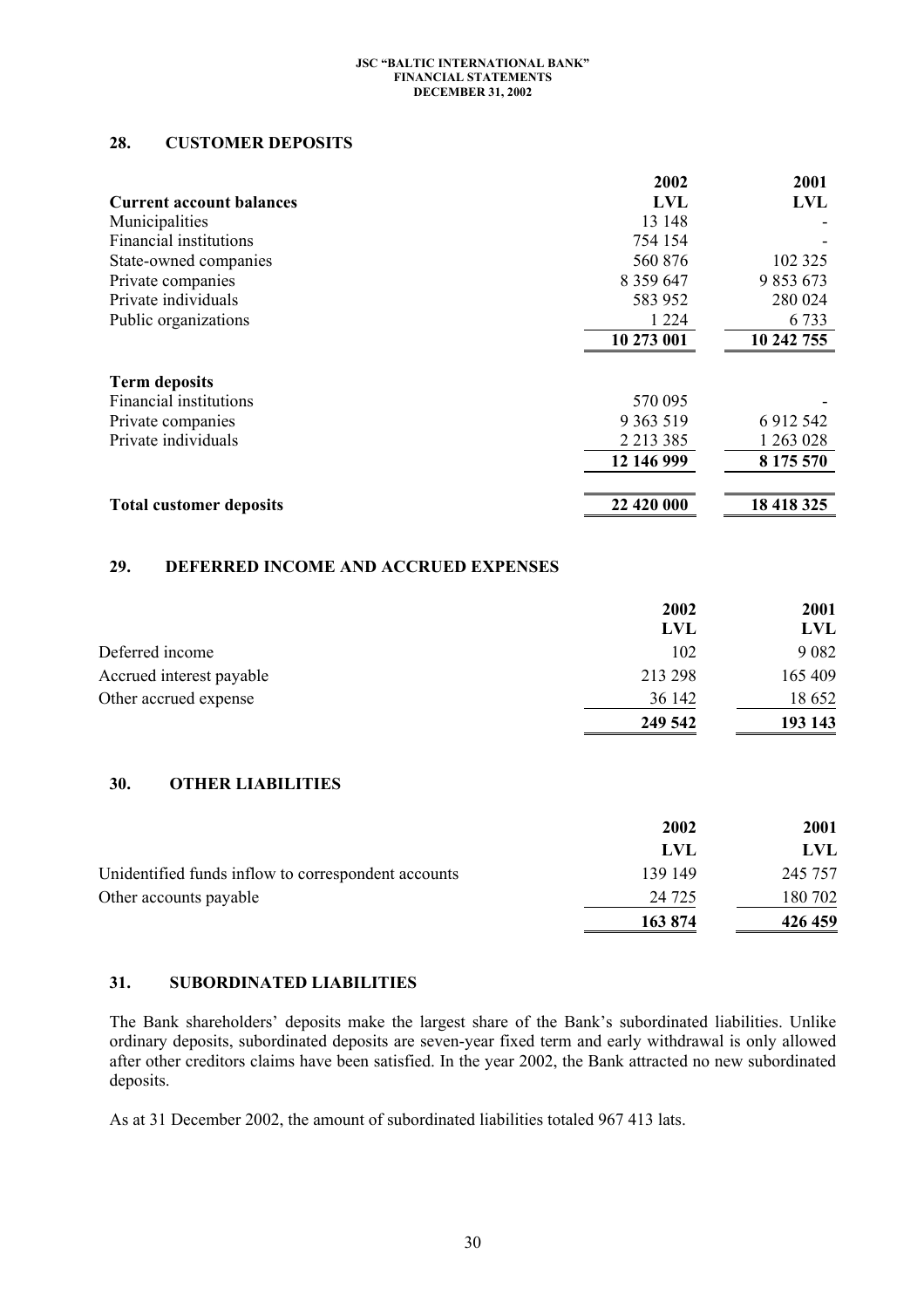|                             |          |                              |                       |                         | The inception            |                   |
|-----------------------------|----------|------------------------------|-----------------------|-------------------------|--------------------------|-------------------|
| <b>Depositor</b>            | Currency | <b>Amount</b> in<br>currency | <b>Amount in lats</b> | <b>Interest</b><br>rate | date of the<br>agreement | Repayment<br>date |
| Valeri<br>Belokon<br>Vilori | USD      | 375 000                      | 222 750               | $6\%$                   | 29/01/1999               | 29/01/2007        |
| Belokon                     | USD      | 375 000                      | 222 750               | $6\%$                   | 29/01/1999               | 29/01/2007        |

Subordinated deposits representing over 10 per cent of the aggregate subordinated liabilities:

# **32. PAID-IN SHARE CAPITAL AND RESERVES**

|                                                                      | 2002      |           | 2001      |           |
|----------------------------------------------------------------------|-----------|-----------|-----------|-----------|
|                                                                      | Quantity  | LVL       | Quantity  | LVL       |
| Ordinary shares with voting rights<br>Ordinary shares without voting | 1 174 855 | 5 874 275 | 1 174 857 | 5 874 285 |
| rights                                                               |           | 35        |           |           |
|                                                                      | 1 174 862 | 5 874 310 | 1 174 862 | 5 874 310 |

The Bank's authorized share capital is 5 874 310 lats. Fully paid share capital is 5 874 310, represented by the cumulative number of shares equating 1 174 862. All of the shares are ordinary, each having a par value of 5 lats. 1 174 855 are voting shares. 7 non-voting stocks are registered for the Bank's Board members. Out of the Bank's 100 shareholders, 34 are legal entities and 66 are private individuals.

Reserve capital totaling 545 024 lats is formed from the contributions made by the Bank's shareholders.

Listed below are the shareholders having direct control of more than 10% of the shares in the shareholders' equity:

| Valeri Belokon     | 38,1270 % |
|--------------------|-----------|
| Vjacheslav Kramnoj | 35,6279 % |
| Vilori Belokon     | 11,8768 % |

### **33. CASH AND CASH EQUIVALENTS**

# **a. In accordance with the Financial and capital market commission's requirements**

|                                                                         | 2002       | 2001       |
|-------------------------------------------------------------------------|------------|------------|
|                                                                         | LVL        | LVL.       |
| Cash                                                                    | 488 956    | 291 267    |
| Balance with the Bank of Latvia                                         | 739 165    | 1 006 985  |
| Due from other credit institutions with up to 3 months remaining        |            |            |
| maturity                                                                | 13 588 146 | 10 733 083 |
| Due to other credit institutions with up to 3 months remaining maturity | (324555)   | (116504)   |
| Specific provisions                                                     | (99)       |            |
|                                                                         | 11 570 613 | 11 914 831 |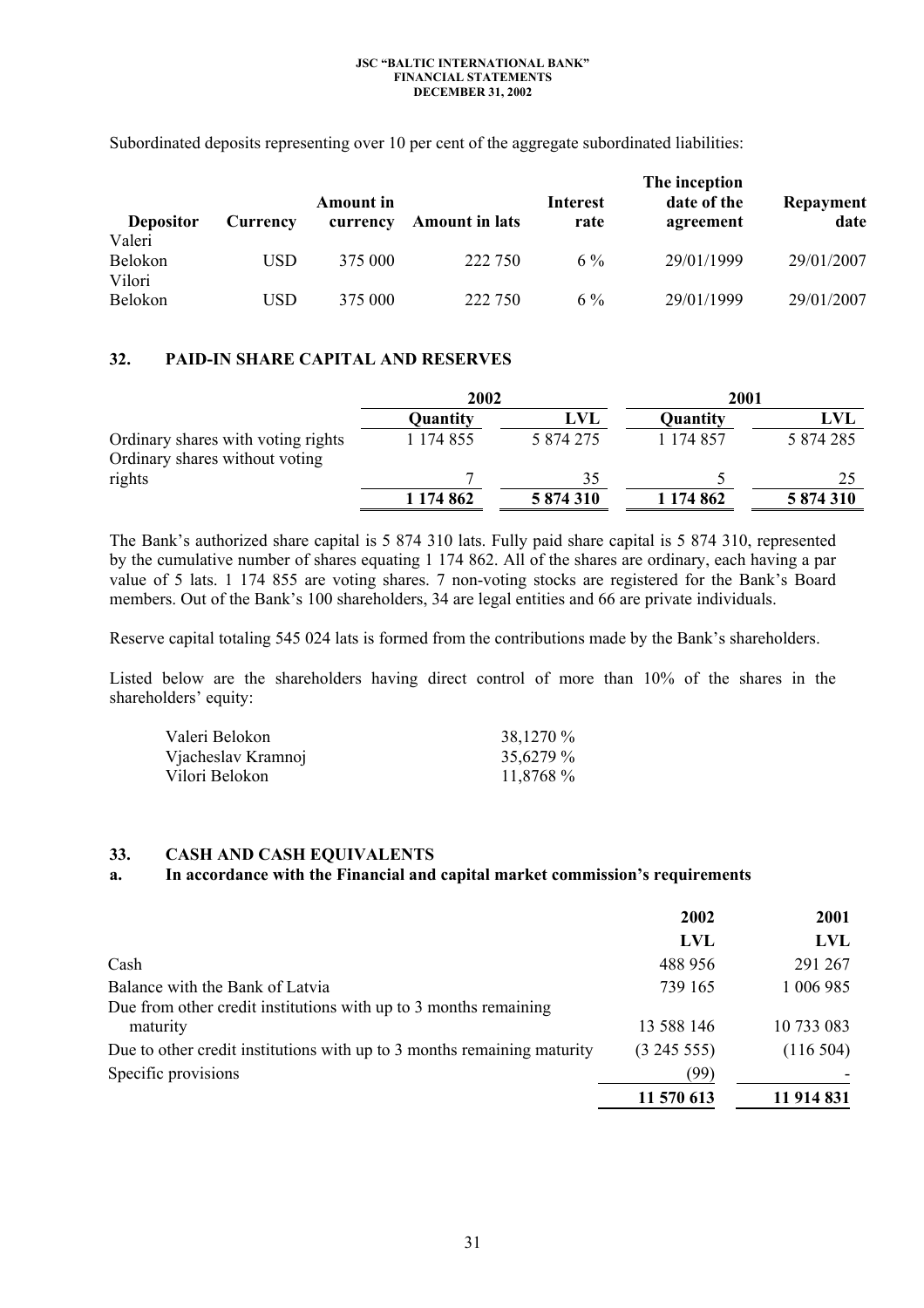# **b. In accordance with International financial reporting standards**

|                                                                  | 2002       | 2001       |
|------------------------------------------------------------------|------------|------------|
|                                                                  | <b>LVL</b> | LVL        |
| Cash                                                             | 488 956    | 291 267    |
| Balance with the Bank of Latvia                                  | 739 165    | 1 006 985  |
| Due from other credit institutions with up to 3 months remaining |            |            |
| maturity                                                         | 13 588 146 | 10 733 083 |
| Specific provisions                                              | (99)       |            |
|                                                                  | 14 816 168 | 12 031 335 |

# **34. RELATED PARTY TRANSACTIONS**

|                                       | Loans      | <b>Guarantees</b>        | Other      | <b>Provisions</b> | Net exposure |
|---------------------------------------|------------|--------------------------|------------|-------------------|--------------|
|                                       | <b>LVL</b> | LVL                      | <b>LVL</b> | <b>LVL</b>        | LVL          |
| Alla Tkachenko                        | 5455       |                          | 3          |                   | 5458         |
| JSC Baltijas Apdrošināšanas Nams      | 5 7 3 5    |                          |            |                   | 5 7 3 5      |
| <b>JSC Belokon Holdings</b>           | -          | 14 850                   |            |                   | 14 850       |
| E.C.G. Trading S.A.                   | 3 7 1 7    | -                        | 6 0 8 4    |                   | 9 8 0 1      |
| Evita Ostrovska                       | 10 3 18    | $\overline{\phantom{a}}$ |            |                   | 10 3 18      |
| Natalja Tkachenko                     | 3 9 3 6    |                          | 244        |                   | 4 1 8 0      |
| Eugenia Litovchenko                   | 8 7 3 2    | $\overline{\phantom{a}}$ | 419        |                   | 9 1 5 1      |
| Dace Kepite                           | 14 5 98    |                          | 208        |                   | 14 806       |
| Albert Reznik                         | 6808       |                          | 570        |                   | 7378         |
| Enri Studio LLC                       | 65 5 29    | $\overline{\phantom{a}}$ | 615        | (19659)           | 46 4 85      |
| Nameks LLC                            | 9 7 8 7    |                          |            |                   | 9787         |
| <b>JSC Kimmels Riga</b>               | 22 9 9 6   |                          |            |                   | 22 9 9 6     |
| Valeri Belokon Publishing House, Ltd. | 70 200     |                          | 19 800     | (21 060)          | 68 940       |
| Valeri Belokon                        | 5 3 7 4    | 20 790                   | 6 5 0 6    |                   | 32 670       |
| Vilori Belokon                        | 329        |                          | 5 6 1 1    |                   | 5 9 4 0      |
|                                       | 233 514    | 35 640                   | 40 060     | (40719)           | 268 495      |

# **35. ASSETS AND LIABILITIES UNDER TRUST MANAGEMENT**

The Bank has a license issued by the Financial and Capital Market Commission to act as an intermediary in security - based transactions and to maintain security accounts. Therefore customer asset management or trust operations are among the Bank's core activities. The Bank seals trust agreements with private individuals and legal entities, and with the residents and non - residents of the Republic of Latvia. The Bank undertakes to invest customer funds in those financial instruments, which by the trust administrator's judgement will prove to be the most profitable. As at 31 December 2002, the Bank's administered assets stood at LVL 1 067 113. 100 % of this balance was in loans.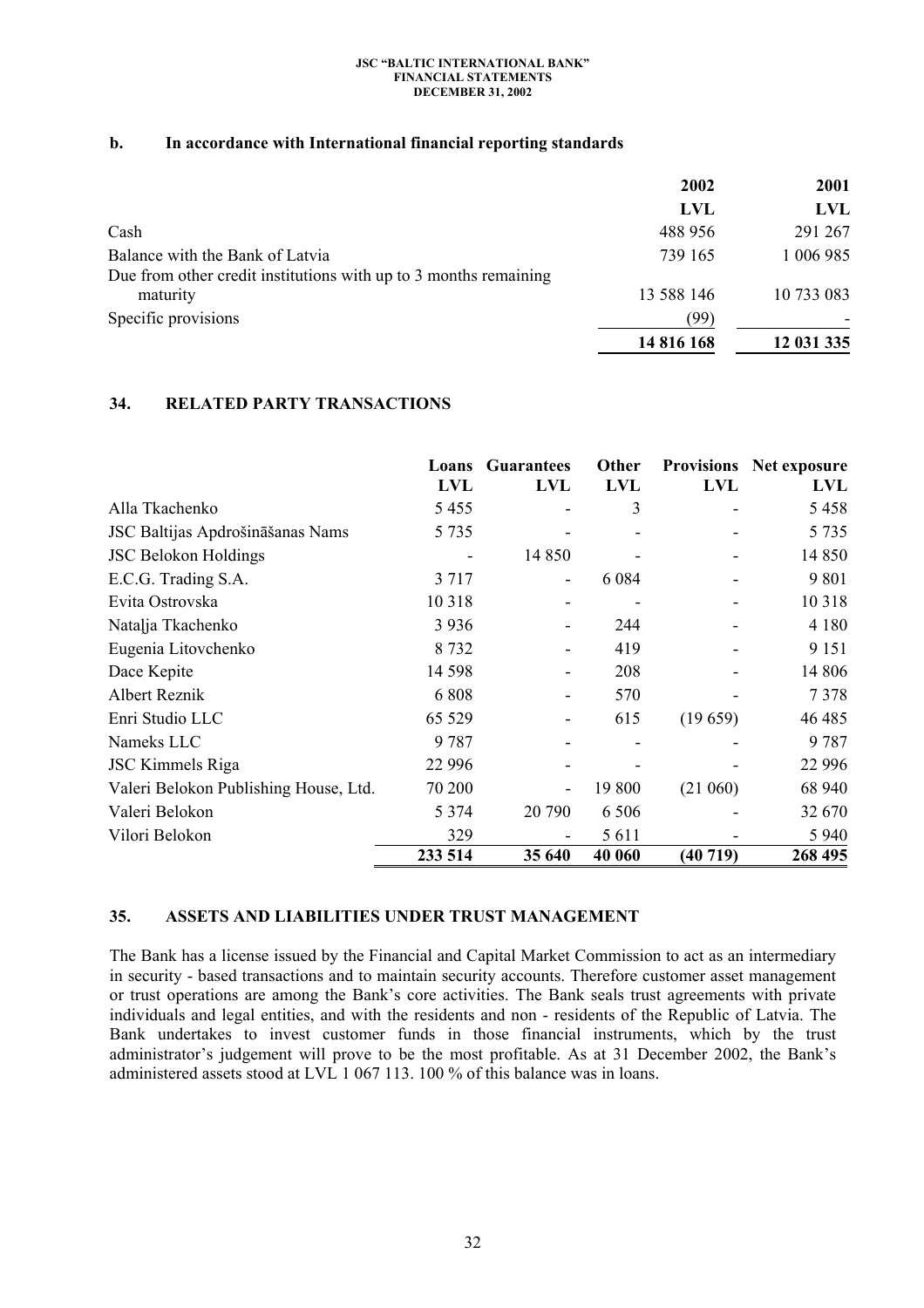### **36. OFF-BALANCE SHEET ITEMS**

|                                      | 2002      | 2001      |
|--------------------------------------|-----------|-----------|
|                                      | LVL       | LVL       |
| <b>Warranties and guarantees</b>     | 222 627   | 95 062    |
| <b>Commitments to customers</b>      | 1 142 902 | 1 512 628 |
| Letters of Credit                    | 5 8 8 1   |           |
| Liabilities for opening credit lines | 894 588   | 1 404 591 |
| Liabilities for credit cards         | 241 576   | 107 117   |
| Other liabilities                    | 857       | 920       |
|                                      | 1 365 529 | 1 607 690 |

# **37. INFORMATION ON THE BANK'S STAFF**

In 2002, the Bank's average staff complement grew by 7 employees from 2001 to reach the figure 124. Remuneration to the Bank's Council and Board members amounted to:

|                 | 2002    | 2001    |
|-----------------|---------|---------|
| Council members | 5 3 0 5 | 4 2 3 6 |
| Board members   | 26 141  | 18456   |
|                 | 31 446  | 22 692  |

# **38. CAPITAL ADEQUACY CALCULATION**

The capital adequacy ratio is the Bank's equity proportion compared to the total amount of risk weighted assets and off - balance sheet items. Capital adequacy reflects the capital level required for hedging against credit risk and the market risk which the Bank's assets and off - balance sheet liabilities are exposed to. Therefore, to comply with the Financial and Capital Market Commission's regulatory requirements, the Bank maintains a capital adequacy ratio of not less than 10%. In accordance with Basle agreement methodology the capital adequacy ratio may not be less than 8% of the Bank's equity. According to the Basle agreement methodology the bank should maintain a capital adequacy ratio of not less than 8%.